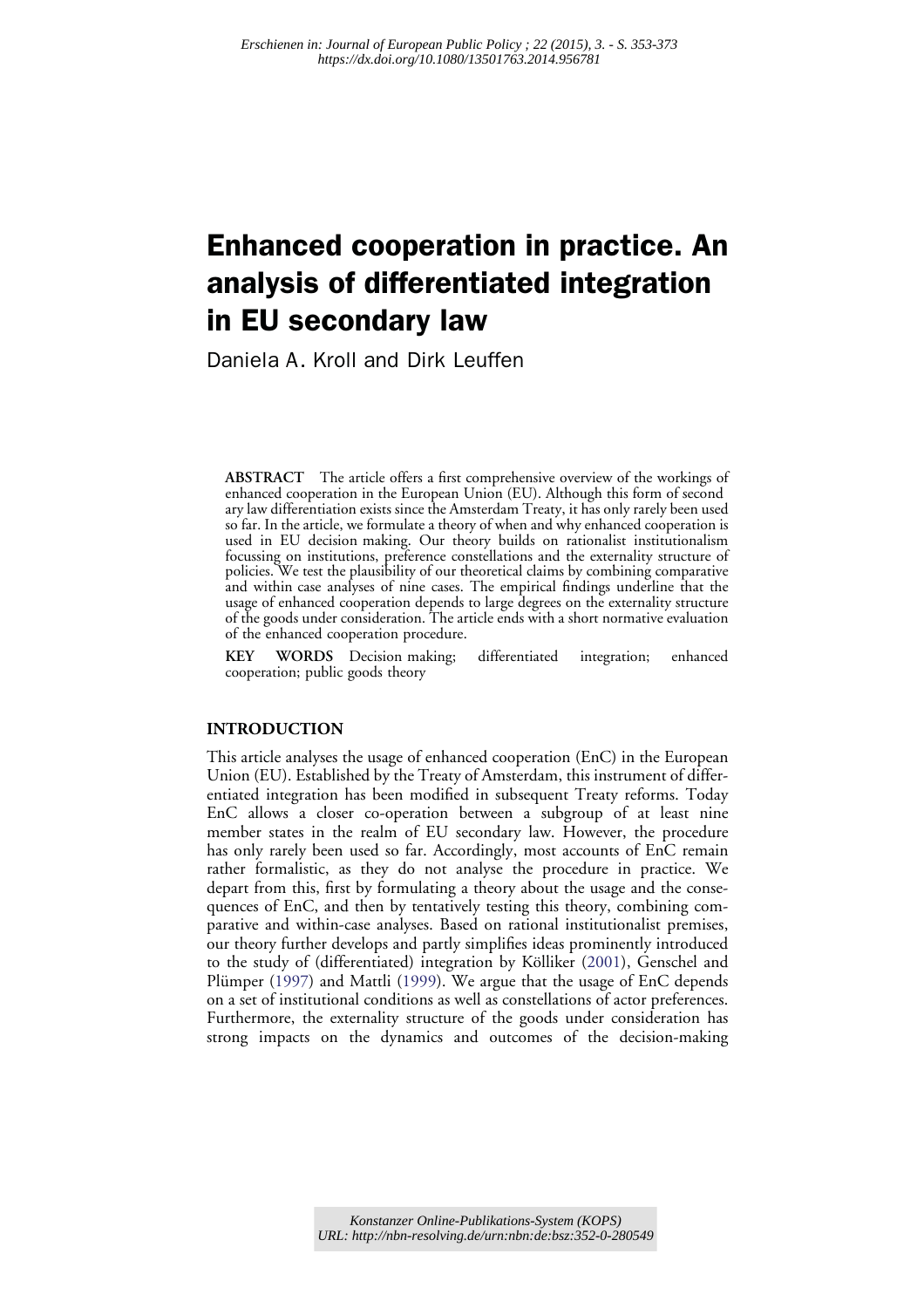process by setting different incentives for the supporters and opponents of a policy. Neutral external effects make it comparatively easy to establish EnC. In case of positive or negative external effects, i.e., effects on the non-participants, the establishment of EnC depends on the cost and benefit structures of the drivers and laggards. The empirical application of our theory to nine cases underlines that our theoretical model can be considered as a baseline theory for studying EU decision-making in the context of EnC. While we do find partial deviations from our theoretical expectations, the causal process tracing reveals that these deviations are mostly idiosyncratic. In the concluding part of the article we summarize our findings and provide a brief normative assessment of EnC.

# CONSTITUTIONALIZING FLEXIBILITY: EnC IN THE EU

Although EnC has been constitutionalized at Amsterdam and reformed under each subsequent treaty, it has only been used since the Lisbon Treaty entered into force. The Treaty clauses are commonly divided into general and pillarspecific provisions (e.g., Peers 2010, Philippart and Edwards 1999). While the former defines its objectives and scope  $(cf.$  Title IV Art. 20 TEU), the latter set the procedural conditions for its authorization and implementation  $(cf.$  Title III Art. 326-334 TFEU). As EnC has neither been used nor seriously considered in Common Foreign and Security Policy (CFSP), we focus on the provisions for the other policy areas (cf. Cremona [2009] for the rules on CFSP).

EnC can be divided into three stages: initiation; authorization; and implementation. At the initiation stage at least nine member states, as a measure of 'last resort', submit their requests of EnC to the Commission, which will either issue a proposal for authorizing EnC or inform the interested member states of its reasons for not doing so. The Council then decides on authorizing EnC by qualified majority voting (QMV), having obtained the consent of the European Parliament (EP). After the authorization decision the Commission submits an implementing proposal on which only the participating member states vote in the Council. The speed of decision-making can be increased at this stage. According to the passerelle clauses the EnC group in the Council can unanimously change decision-making from unanimity to QMV and/or from a special to the ordinary legislative procedure  $(cf.$  Art. 333 TFEU). According to Article 20 TEU, EnC 'shall aim to further the objectives of the Union, protect its interests and reinforce its integration process. Such co-operation shall be open at any time to all Member States.'

# A THEORY OF WHEN AND HOW EnC IS USED IN THE EU

The establishment of the EnC procedure extends the choice set of legislative outcomes in the EU. In principle, we can distinguish four types of outcomes that vary along two dimensions. The first dimension relates to the number of participating member states and can be dichotomized into the categories of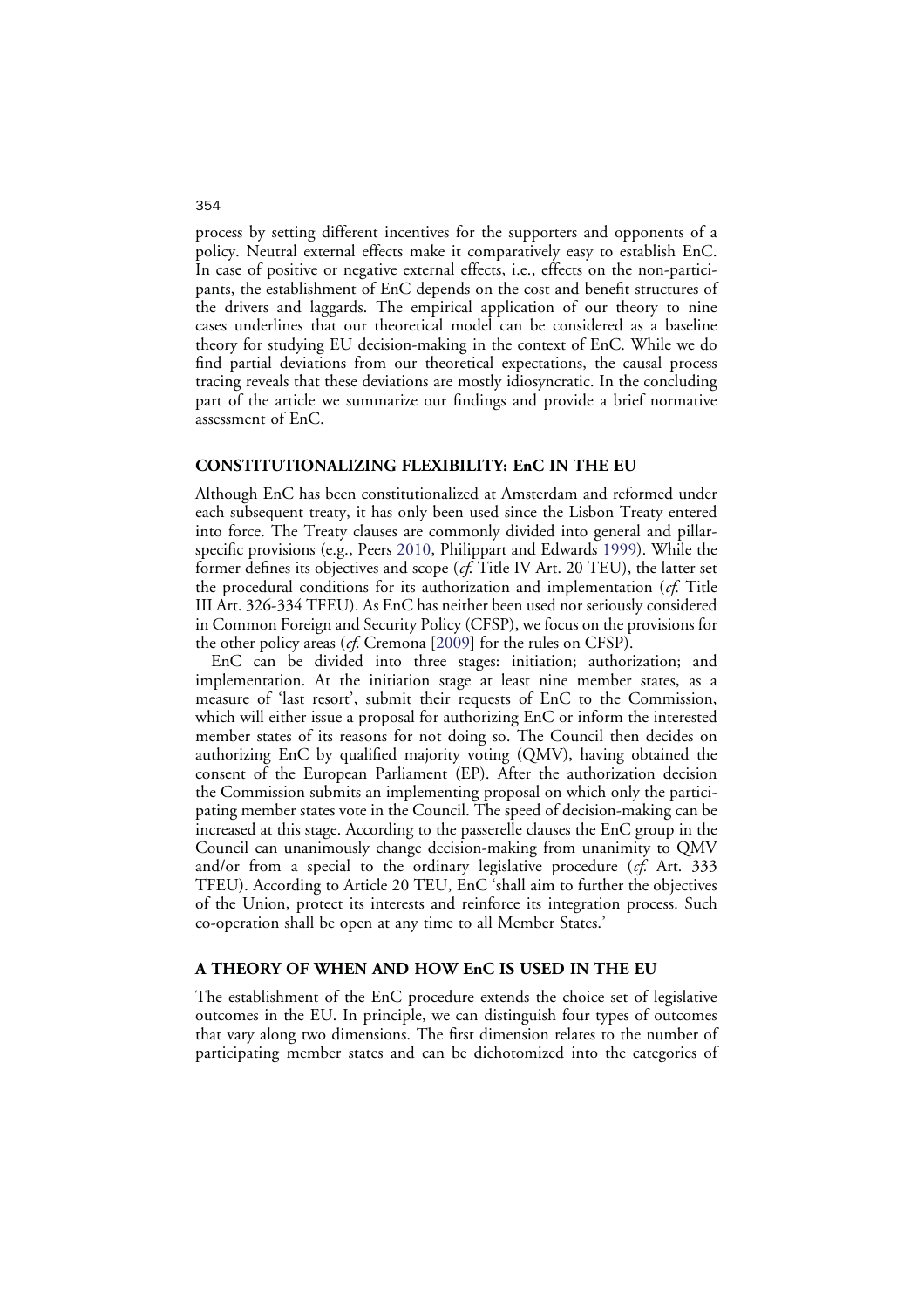uniform and differentiated participation. Under uniform participation all EU member states have the same rights and obligations concerning a specific policy. In differentiated participation, the territorial extension of membership and rule validity is incongruent  $(cf.$  Holzinger and Schimmelfennig 2012). The second dimension refers to the legislative status quo of the EU: is it altered or not? The following types result:

- (1) status quo for all member states;
- (2) uniform integration (with all member states adopting a new piece of EU legislation);
- (3) EnC;
- (4) 'outside cooperation' (a subgroup of member states establishes closer ties between themselves on the basis of international law, but outside the EU's legal framework).

We now need to ask why and when EnC should be selected over the alternatives. First, the legal grounds must exist. Second, there must be some degree of heterogeneity of member state preferences. If all member states agree on an issue, either uniform or no integration at the level of the *status quo* should result. For EnC to occur, we need a relatively homogenous subgroup of member states driving the integration process to face opposition from more hesitant member states. Third, the unanimity criterion makes EnC more likely. EnC is an instrument to overcome gridlock and under unanimity the likelihood of gridlock rises, *ceteris paribus* (Tsebelis 2002). At the same time EnC could also, in principle, apply in a policy falling under QMV (for example, when the QMV threshold is above the EnC threshold).

Simply based on these conditions, we could expect a frequent usage of EnC in the EU. In reality, however, there are very few instances where EnC has been used. How can we explain this discrepancy? While sociological institutionalists like Lewis (2010) might refer to the normative environment of the EU that in principle favours unity instead of differentiation between the member states, we develop a rationalist explanation of why unity is often preserved – either on the level of the legislative *status quo* or on the level of deeper integration. Following Kölliker (2001), we argue that the type of good and, more directly, the externality structure of the good under consideration should determine whether EnC is likely to result from the interactions of member states. We expect that the externality structure of a good influences the behaviour of both the drivers and the laggards of integration, albeit in different manners. In the following we assume the drivers to desire more integration, in principle; either in the form of complete integration or EnC. The laggards are assumed to favour, in principle, the *status quo* over deeper integration. The perceived externality structure (i.e., the effects on non-participants) in turn should determine whether the laggards prefer EnC (with them being outsiders) over the *status quo* or uniform integration. If an issue is perceived to entail neutral external effects, the laggards should not object to the drivers proceeding with EnC, since they are not negatively affected by the others moving forward. Likewise, under such conditions,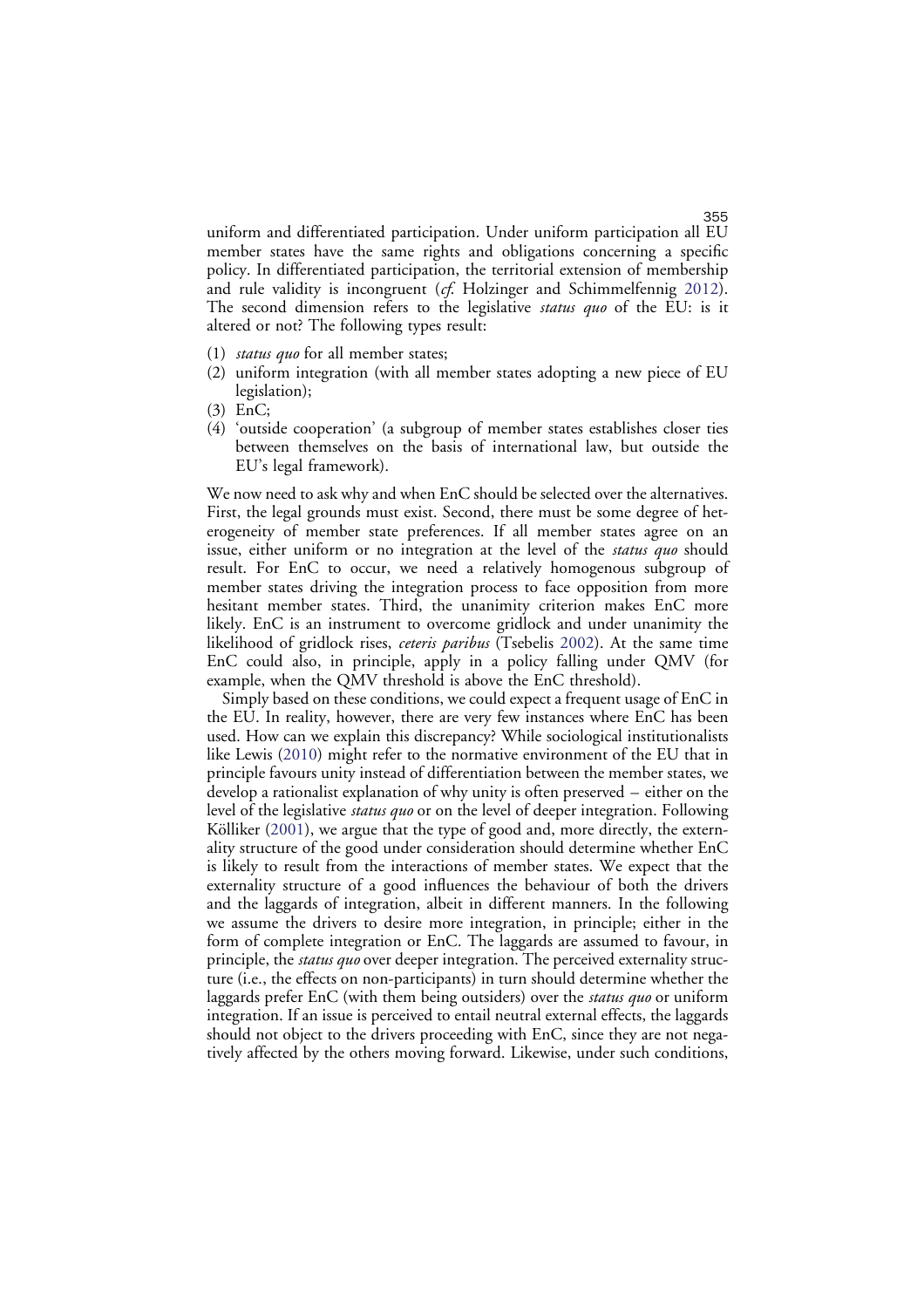the drivers have clear incentives to proceed with EnC. The situation changes, however, if EnC is expected to entail negative external effects for the outsiders. While the drivers, as above, should remain in favour, the laggards should be opposed to establishing EnC. They should thus try to prevent this procedure; if they fail and EnC is established despite their opposition, the outsiders should ultimately join the drivers in order to avoid these negative externalities (provided the costs of the negative externalities are higher than those of participation). In contrast, in case of positive external effects, the outsiders should favour the establishment of EnC. However, positive externalities should also reduce the readiness to provide this public good in the first place (Olson 1965). Only if the benefits of co-operation are greater for the drivers than the expected costs of free-riding do we expect EnC to occur. As Kölliker (2001), but also Genschel and Plümper (1997), show, the costs and benefits can also differ according to the ratio of participants and outsiders.

Our theoretical expectations are summarized in the following hypotheses (since the presence of preference heterogeneity and legal grounds are necessary conditions of EnC, they are not again listed here):

- H1: EnC is more likely to be used in policies that demand unanimity rather than qualified majority voting.
- H2: If a policy entails neutral external effects, EnC is likely to occur.
- H3: If a policy entails negative external effects, the outsiders should try to stop the establishment of EnC.
- H3.1: If the laggards successfully prevent EnC, the *status quo* prevails.
- H3.2: If the laggards cannot stop EnC, they are likely to join the drivers over time.
- H4: In case of positive external effects, EnC should occur if its benefits outweigh the costs imposed on the drivers by free-riding. If the costs are higher, the drivers should offer side payments or concessions to the laggards. If they fail to 'convince' the opposition by such means, the *status quo* prevails.

So far, we have neglected one type of outcome, namely 'outside cooperation'. Outside cooperation can be an option if there is no legal basis either for establishing EnC or for generally allowing the EU to become active in a policy area. An example from primary law is the establishment of the Schengen border regime, where the EU lacked the 'constitutional' foundations for abolishing the border controls amongst the member states in the 1980s (*cf.* Leuffen *et al.* 2013). In addition, one could expect that outside cooperation is used by member state governments trying to circumvent or minimize the supranational institutions' impact on legislation.

# A CASE STUDY DESIGN

Because there are comparatively few cases of EnC, we cannot provide rigorous quantitative tests of our hypotheses. We instead opted for a case study approach,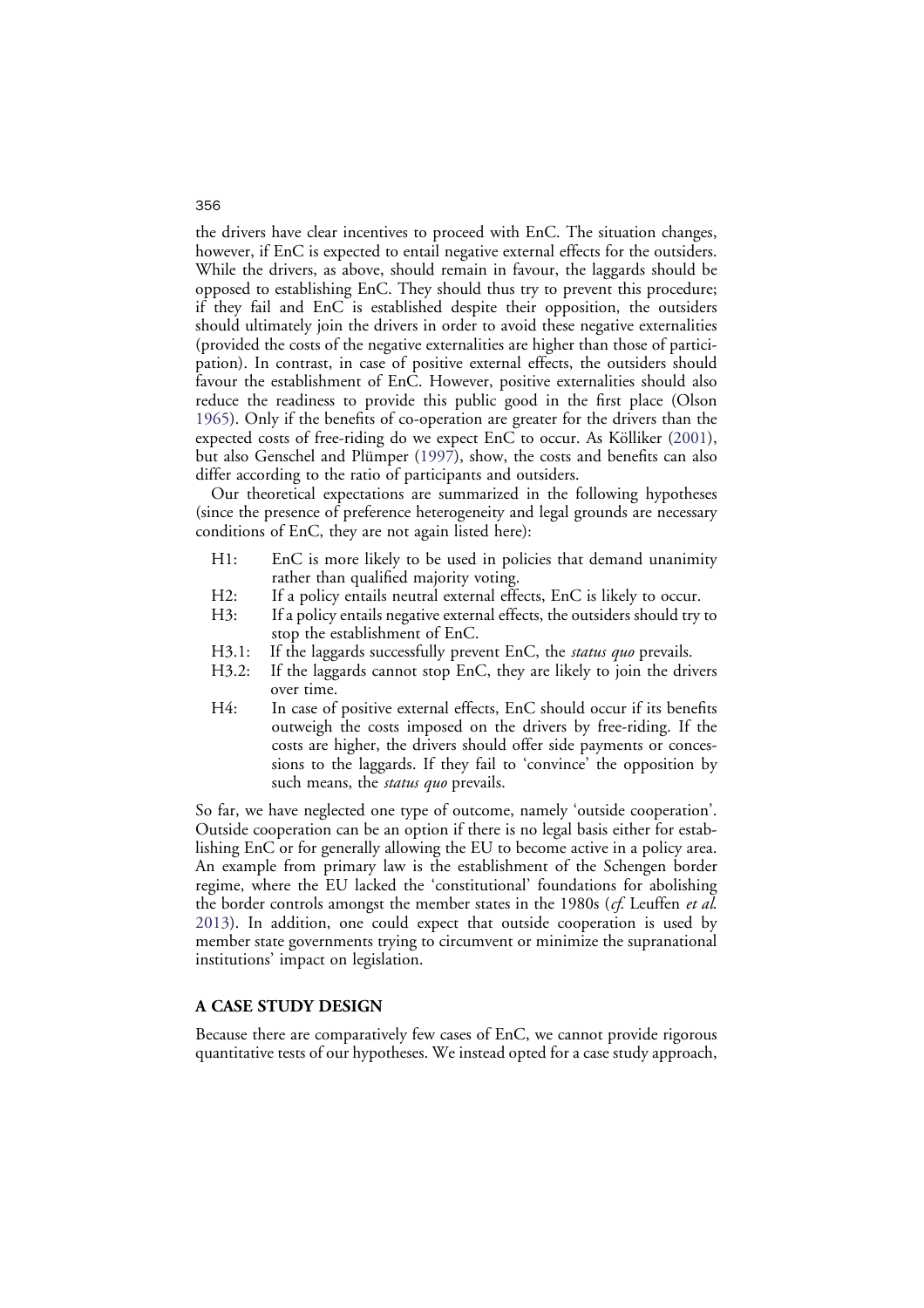combining qualitative within-case analyses with systematic cross-case comparisons. In order to avoid selection bias, we not just include 'positive' cases of EnC into our analysis, but also cases where the usage of EnC was seriously envisaged at some point of the decision-making process. This strategy follows Goertz's (2006) 'possibility principle'. The 'negative' cases were detected through keyword searches of primary and secondary literature on differentiated integration. In total, we identified nine cases that we included into our study. Fortunately, the outcomes of these cases span across all four categories of outcomes distinguished above. So far, only three cases have reached the implementation stage of EnC, namely the law applicable to divorce and legal separation, the European patent, and the (at the time of writing) still negotiated Financial Transaction Tax (FTT). In three cases, namely the Common Consolidated Corporate Tax Base (CCCTB), the framework decision on certain procedural rights in criminal proceedings (FCCP) and the European Public Prosecutor's Office (EPPO), no further integration was reached, maintaining the status quo. In the cases of the European arrest warrant (EAW) and the European company statute (ECS), uniform integration was established. Finally, in one case, Prüm, outside cooperation resulted.

To identify the main issues of conflict and the positions of member states during the negotiations we analysed official EU documents (especially Council minutes) and secondary literature. The qualitative approach allows us to control for a range of different variables in our process-tracing of the individual cases (we will introduce the relevant control variables in the empirical analysis). The empirical part of this article is structured in a slightly unorthodox way, since we start by first presenting the results of the cross-case comparison before turning to the individual case studies. The reason for choosing this format is that owing to space constraints we are very limited in presenting the results of our process tracing. In addition, we want to avoid that the reader getting lost in too many details at the start. We therefore first present our general conclusions based on the comparison of our nine case studies. We then address the mechanisms and explain the empirical deviations from our theoretical expectations in more detail. To highlight the mechanisms and dynamics of EnC we particularly emphasize the 'positive cases' where EnC actually occurred in practice.

# **RESULTS**

In the following we first present the findings of our cross-case comparison before turning to the results of the causal process tracing. As expected, for all cases (including Prüm) the necessary treaty provisions existed and, indeed, member states disagreed over the ideal outcomes of the decision-making process. Furthermore, all our cases related to policy areas for which the treaties, in line with hypothesis 1, foresaw unanimity.

Table 1 summarizes the findings relating to the 'external effects' variable. This variable captures whether a policy of EnC would entail neutral, positive or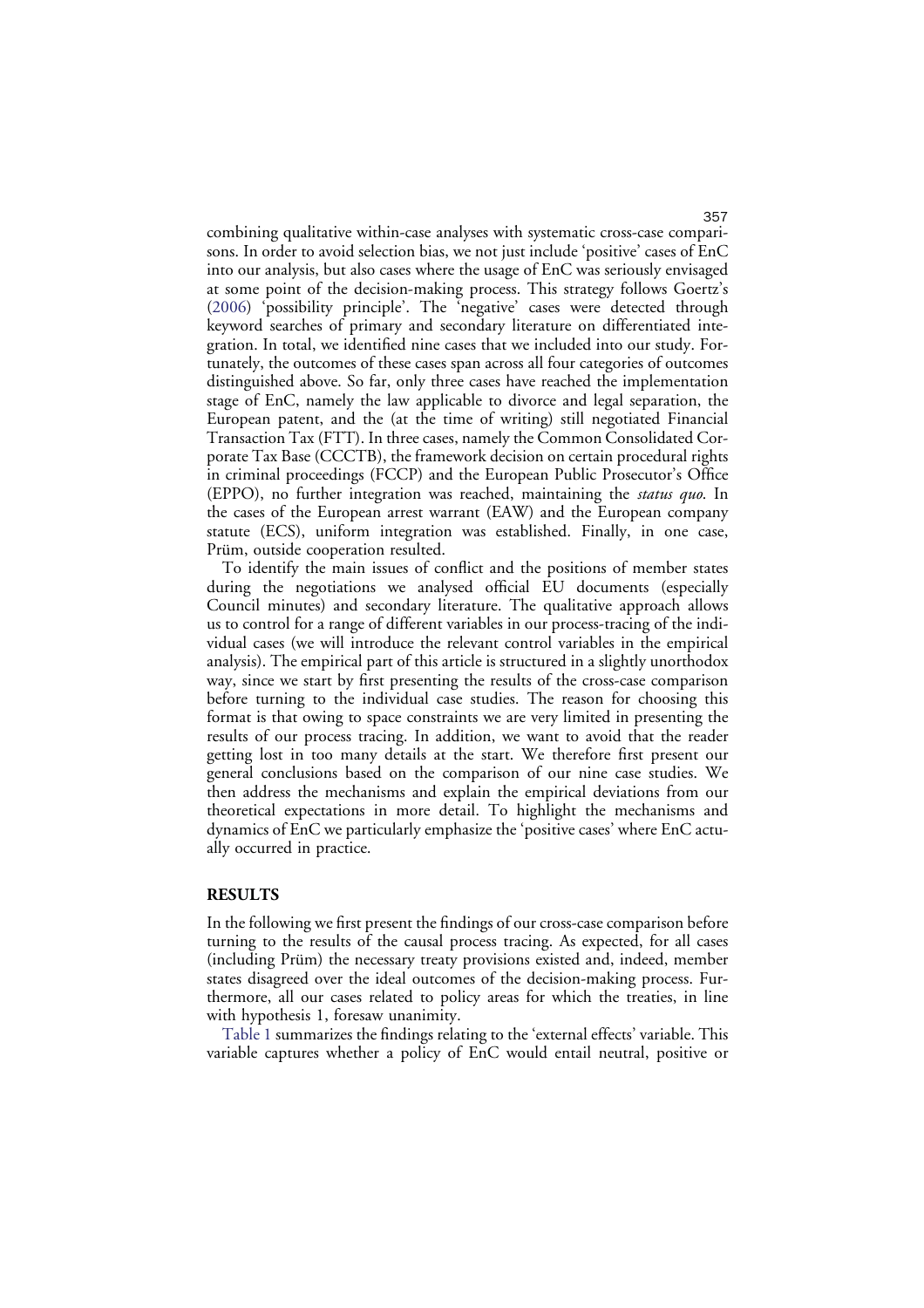| Case            | Variable         |           |            |
|-----------------|------------------|-----------|------------|
|                 | External effects | Outcome   | Overall f  |
| Rome III        | Neutral          | EnC       |            |
| European patent | Negative         | EnC       |            |
| <b>FTT</b>      | Aut.: positive:  | EnC       | Aut.: $+$  |
|                 | Impl.: negative  |           | $Impl.: +$ |
| CCCTB           | Positive         | SQ        |            |
| <b>EPPO</b>     | Positive         | <b>SQ</b> |            |
|                 |                  |           |            |

Table 1 Case study results

Notes:  $+$  = confirmation; – = non-confirmation; FTT = Financial Transaction Tax;  $CCCTB =$  Common Consolidated Corporate Tax Base: EPPO  $=$  European Public Prosecutor's Office;  $FCCP =$  Framework decision on certain procedural rights in criminal proceedings;  $ECS =$  European company statute;  $EAW =$  European arrest warrant; EnC = Enhanced cooperation;  $SQ =$  status quo; UI = uniform integration; OC = outside cooperation;  $Aut =$  authorization; Impl.  $=$  implementation.

FCCP Neutral SQ/UI +  $\text{ECS}$   $+/-$ EAW Neutral UI +/– Prum Neutral OC –

Overall fit

negative external effects for those member states that are not part of the EnC group. In five of our nine cases, the 'external effects' variable correctly predicts the outcome (being a result of the interactions between drivers and laggards). In particular, the cases of Rome III, the European patent, the FTT, the CCCTB and the EPPO confirm our theoretical predictions. In the case of the FCCP the necessary condition of reaching a large enough number of drivers for EnC is not met. For the ECS and the EAW our findings are mixed. Only in the case of Prüm are our predictions not in line with the expected outcome. For those cases that at first sight seem to disconfirm our theory, process tracing reveals that idiosyncratic variables are largely responsible for the accounted deviations. We argue that such variables cannot systematically be included into a parsimonious theoretical model applicable to small- or medium-N samples. Thus, overall the process-tracing analyses largely support our theoretical expectations.

## Law applicable to divorce and legal separation

The first case where EnC was successfully established concerned the law applicable to divorce and legal separation, also referred to as 'Rome III' (Kuipers 2012). According to the European Commission 13 per cent of the 122 million marriages in the European Union are 'international'. In 2007, 140.000 (again 13 per cent) of all divorces in the 27 member states had an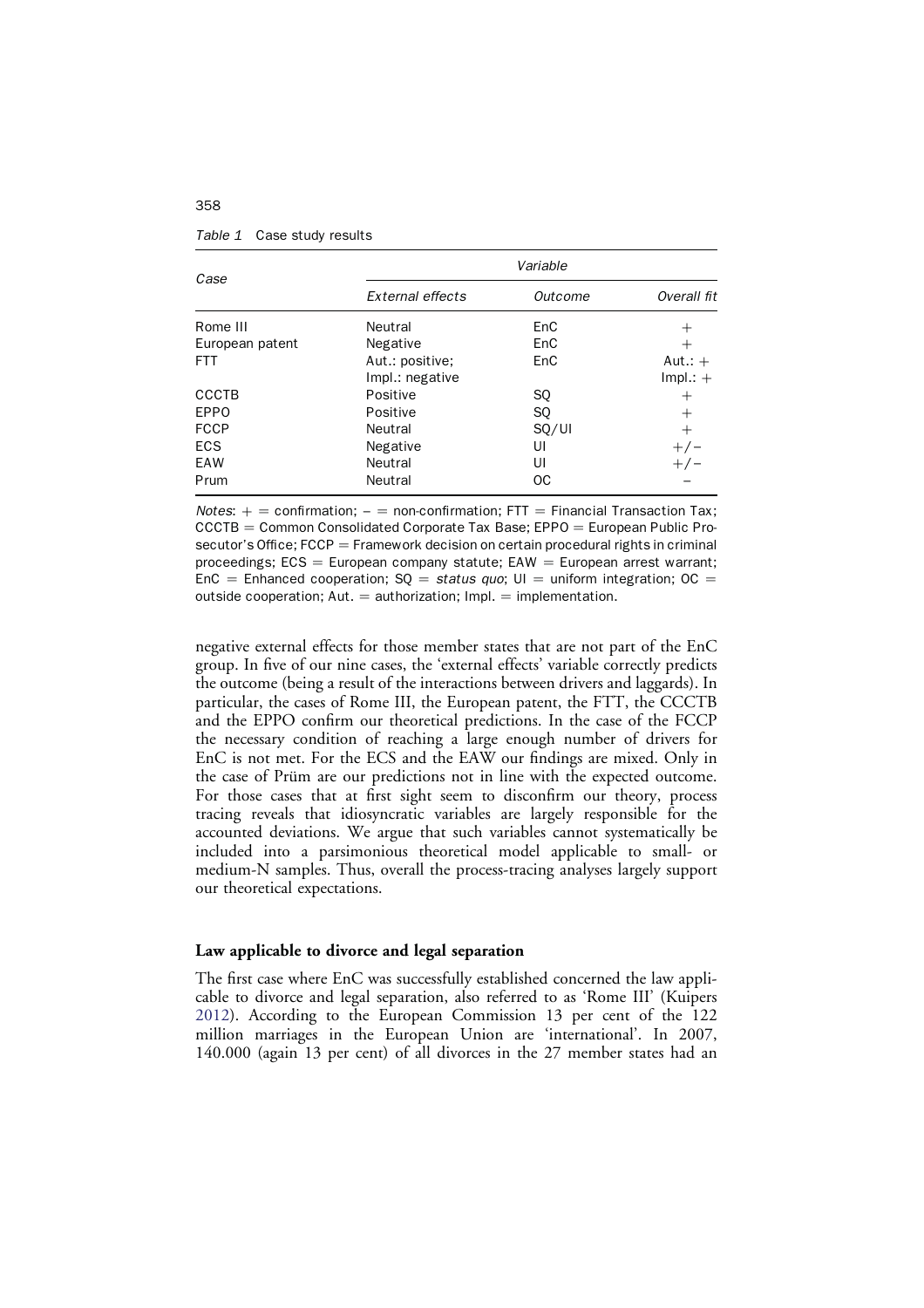'international' element (European Commission 2010a) 104 final), which means that spouses possessed different nationalities, lived apart in different countries or in a member state other than their country of origin. Without a unified EU approach each country applies its own conflict-of-law rules, which according to the Commission creates legal uncertainty and unpredictability. Against this backdrop, the Commission had adopted a proposal on applicable law in matrimonial matters already in 2006 (European Commission 2006). After two years of negotiation, the Council acknowledged that insurmountable differences prevented passing the proposed regulation (the legal basis prescribed unanimity). The Council established 'that the objectives of the proposed Regulation could not be attained within a reasonable period by applying the relevant provisions of the Treaties' (Council of the EU; 1 June 2010, Interinstitutional File: 2010/0066 (APP)). According to the Commission, one member state (which was most probably Sweden) 'did not consider it appropriate that its courts should apply foreign divorce law, which it regards as more restrictive than its own divorce law, and wished to continue applying its own substantive law to any divorce requested in its courts (lex fori approach)'. (Note that the United Kingdom [UK], Ireland and Denmark would not have been bound to the regulation; while Denmark has a general opt-out, the UK and Ireland have the possibility to opt-in to legislation under Title IV TFEU).

In response to this gridlock, 13 member states formally requested EnC in the area of divorce law. The aim of establishing EnC was not to substantively harmonize domestic divorce and legal separation laws. Instead, it should provide a 'clear and comprehensive legal framework in the area of divorce and legal separation in the participating Member States and ensure adequate solutions for citizens in terms of legal certainty, predictability and flexibility and prevent a 'rush to court' (Council of the EU; 1 June 2010, Interinstitutional File: 2010/0066 (APP)). In particular, it introduces harmonized conflict-of-law rules to matrimonial proceedings. This should enable spouses to easily predict which law will apply. In addition, the regulation would introduce flexibility and a limited autonomy granting the spouses to choose the applicable law. This would be particularly useful in cases of divorce by mutual consent. In March 2010 the Commission launched the establishment and implementation of EnC in divorce and legal separation matters  $(cf.$  European Commission 2010a, 2010b). After having received the European Parliament's approval without amendment, 23 member states authorized EnC on 12 July 2010. Denmark, Poland and Sweden abstained. Finland abstained and published a formal statement in which it deplored a lack of flexibility in the negotiations. On 20 December 2013 all participating states voted in favour of the implementation regulation that had slightly been amended by the European Parliament in its first reading (*cf.* Peers 2010).

The law applicable to divorce and legal separation clearly mirrors our theoretical expectations. During the negotiations tensions emerged between more liberal states such as Sweden and more conservative states like Malta (cf. Boele-Woelki 2008). The drivers of EnC, with the exception of Malta and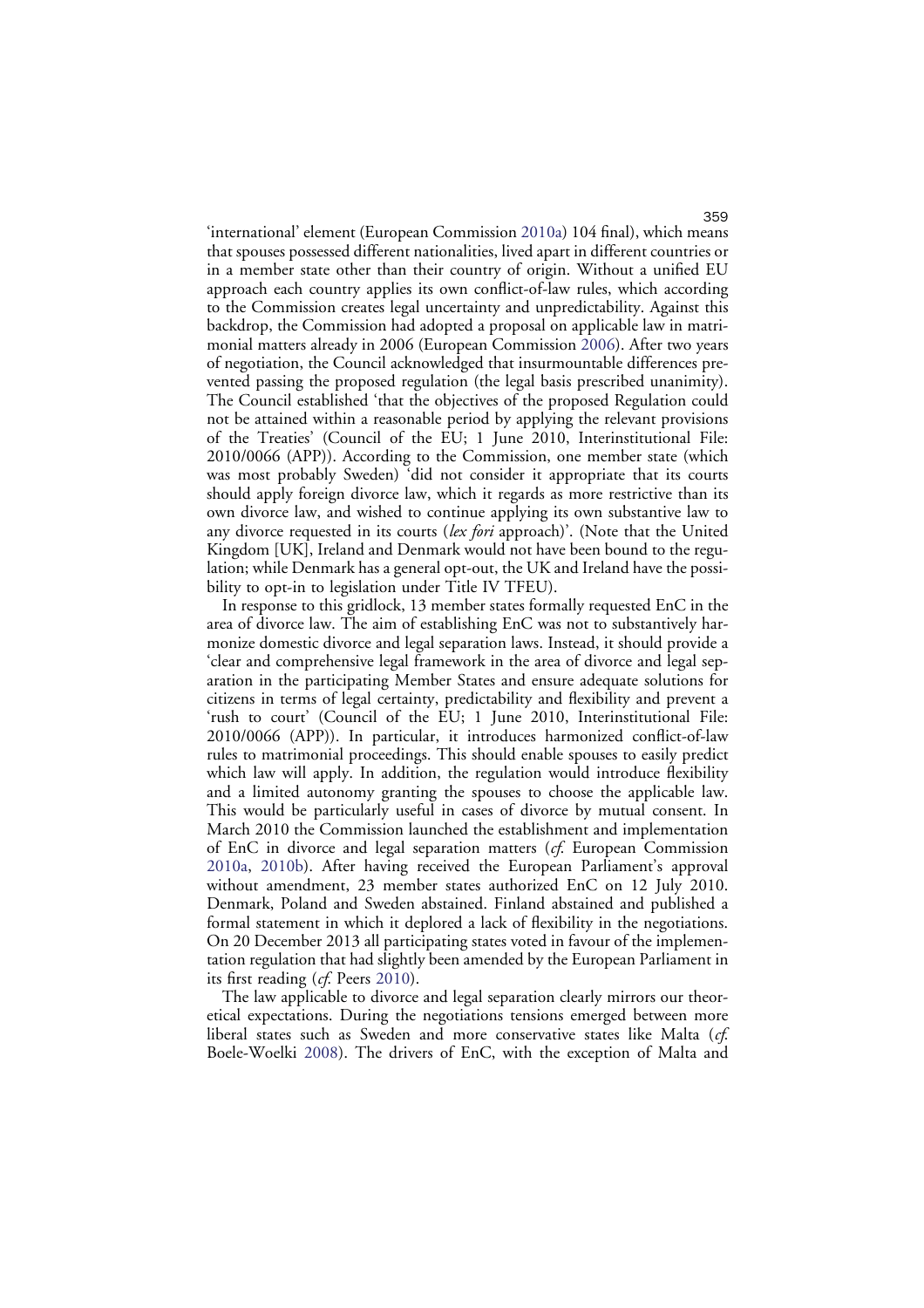Latvia, all previously applied divorce law according to a (varying) scale of factors. They thus form a relatively homogeneous subgroup, being able to agree on a harmonized conflict-of-law rule. Most opposition derived from states that followed a lex fori approach. In the end, however, the non-participants included liberal Scandinavian states but also catholic Ireland or Poland. In contrast, Malta managed to negotiate some safeguard clauses that allowed its participation in EnC ( $cf$ . Boele-Woelki 2011, Kuipers 2012). In its declaration of 5 July 2010, Finland 'regrets that the EnC is about to be launched for the first time in the field of family law which is closely connected with fundamental values and traditions of Member States' (Council of the EU; 9 July 2010, Interinstitutional File: 2010/0066 (NLE)). Some countries were opposed to the idea that their courts had to apply less restrictive foreign divorce laws. In the Commission's consultations with stakeholders, the concern was expressed that the obligation to apply foreign law might lead to delays and additional costs in matrimonial proceedings (cf. European Commission 2010a). In economic terms, the Commission estimated that the 'notional costs of problems relating to international marriages in divorce situations could total up to EUR 205 million in the EU' (ibid.). However, Henderson (2010), Fiorini (2008) and Kuipers (2012) point out that the link between civil judicial co-operation and economic integration is unclear and that opposition is more closely connected to 'non-economical' values and law tradition.

As already stated above, the unanimity criterion is present in the case  $(cf.$ Article 61(c) and 67(1) TEC). But while the regulation as such was contested between the member states, the establishment of EnC did not cause major controversies. In the case of the divorce law the externalities are neutral. In fact, we can consider Rome III as an excludable network good with high excludability and a complementary level of consumption that imposes few costs on outsiders. For the Council:

[e]nhanced cooperation in the area of the law applicable to divorce and legal separation respects the competences, rights and obligations of those Member States that do not participate in it. The common conflict-of-law rules in the participating Member States do not affect the rules of the non-participating Member States. The courts of the non-participating Member States continue to apply their existing domestic conflict-of-law rules to determine the law applicable to divorce or legal separation. (Council of the EU; 1 June 2010, Interinstitutional File: 2010/0066 (APP))

And, indeed, apart from the normative critique formulated by Finland, we find rather little opposition against EnC. This is in line with the expectations formulated in hypothesis 2. Based on our theory, we do not expect strong centripetal effects to work in this area. Lithuania's later decision to join the group, in our view, cannot be explained through the externality structure, but should rather be attributed to domestic developments. Overall, the case broadly conforms to our theoretical expectations.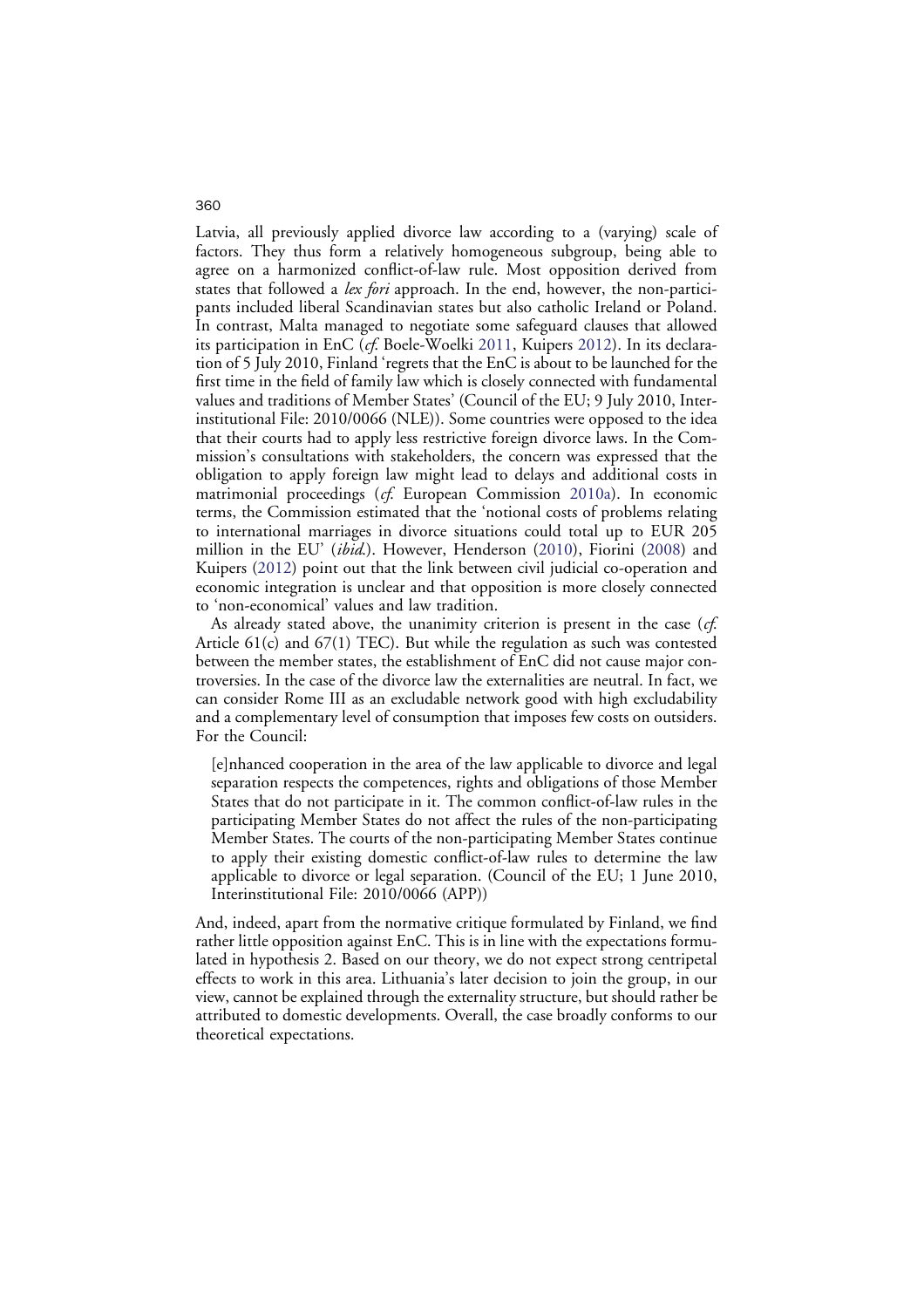## European patent

Patents are legal titles granting rights to inventors in exchange for their readiness to disclose their inventions. Most economists agree that patents contribute to enhancing innovation, competition and growth by protecting investments into research and development. Patent systems thus contribute to channelling market dynamics in today's knowledge-based economies (cf. Guellec and Van Pottelsberghe De La Potterie 2007). Not surprisingly, the issue has been on the European agenda for a long time. However, the current European patent system was founded outside the European Community. In 1973 the European Patent Convention was signed by 16 European states. The Convention established the European Patent Organization (EPO) and the European Patent Office as its executive arm. Today, 40 states are members of the EPO, including all EU member states. The European Patent Office grants European patents; however, these need to be validated in the countries in which the patent should apply. Since the procedures of validation and the fees differ across countries, the EPO does not offer a truly unified European patent.

In 2007, the European Commission published a communication on 'enhancing the patent system' in Europe, in which it detailed that European patents are about nine times more expensive than Japanese or United States (US) patents. In 2009, the Council reached agreement on establishing a European patent with unitary effect. However, a dispute emerged about the language regime. While a majority of 25 member states agreed to English, French and German as the official languages of the EU patent, Italy and Spain disagreed. Since no compromise was reached on the translation arrangement, 25 member states, after having received the consent of the Commission and the European Parliament, voted in favour of authorizing EnC. Italy and Spain voted against it. In June 2011 these countries submitted formal complaints before the Court of Justice (CoJ), which, however, dismissed their actions in April 2013. In December 2012 the 25 states participating in EnC passed regulations 1257/2012 on a European patent and 1260/2012 on the accompanying language regime.

In the case of the European patent the legal grounds for EnC existed. While Spain and Italy were in principle in favour of establishing a European Patent with unified effect, they claimed that the language regime was discriminatory. In addition, they rejected the use of EnC in this particular case, arguing that the condition of 'last resort' was not met owing to their general support of a unitary patent. The unanimity criterion was present; while the EU patent itself falls under QMV, the accompanying language measures – in fact, the issues are inseparable – demanded unanimity. The EU patent can be considered an excludable network good because it is possible to exclude outsiders from profiting from the regime. At the same time its consumption is complementary; thus, there is no rivalry emerging from additional consumers. But does the EU patent entail negative external effects? For Italy and Spain the language regime remains discriminatory. In its complaint to the CoJ, Spain argued that EnC would infringe Article 326 TFEU by undermining 'the internal market or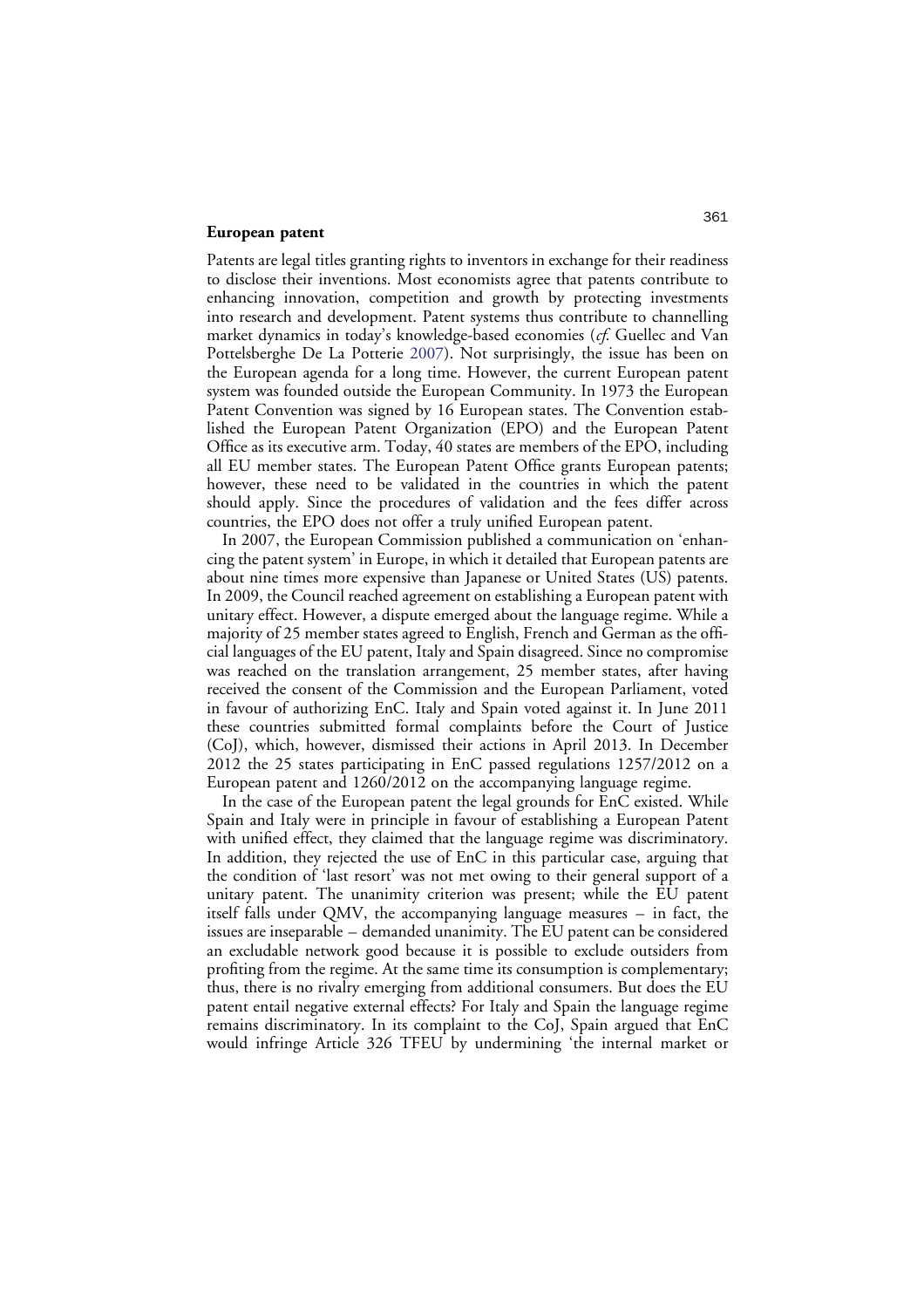[the] economic, social and territorial cohesion, constituting discrimination in trade between Member States and distorting competition between them' (Case C-274/11; OJEU C 219/12). For Italy EnC 'adversely affects the single market, introducing a barrier to trade between Member States and discrimination between undertakings, causing distortion of competition' (Case C-295/11; OJEU C 232/21). In their view 'creating uniform protection for innovation in one part only of the Union would encourage activities relating to innovatory products to be drawn to that part of the Union, to the detriment of the non-participating Member States' (cf. Judgement of the Court, 16 April 2013). Moreover, EnC would:

reduce the mobility of researchers from Member States not taking part in this co-operation or from Member States whose official language is not English, French or German, for the language arrangements provided for by the decision will make access to information on the scope of the patents difficult for those researchers. *(ibid.)* 

While the critique of Italy and Spain is not shared by the CoJ, the complaints underline that the two laggards fear negative external effects. Their decision to go to court is in line with the predictions formulated in hypothesis 3. However, so far these countries have not joined the EnC regime as expected by hypothesis 3.2. Yet, since the ruling of the Court only dates from April 2013, it might be too early to finally reject this hypothesis. All in all, the case of the European patent confirms our theoretical expectations. In particular, its externality structure can account for the observation that the European patent was more controversial than 'Rome III'.

## Financial Transaction Tax

In September 2011, the Commission proposed a harmonized minimum tax rate for all trading activities in the financial market if at least one of the financial institutions is based in a EU member state  $(cf.$  European Commission 2011b). The FTT would levy a tax of 0.1 per cent on shares and bonds and of 0.01 per cent on derivatives. Though all member states supported a FTT at the global level (European Council 2010), they were divided to introduce it solely in the EU. Since unanimity, as required by Article 113 TFEU, was not reached, 11 countries requested EnC. In January 2013, the Council adopted EnC (cf. European Commission 2012) by QMV with Malta, Luxembourg, the Czech Republic and the UK abstaining. The implementing proposal (cf. European Commission 2013b) is still being negotiated.

The analysis of this case needs to be disaggregated into the authorization and implementation stage. The authorization proposal, at first, seemed to entail positive externalities by allowing financial actors to evade the FTT by relocating their capital to outsiders' financial markets. At the same time, the drivers were motivated by potential tax revenues from the FTT. According to the Commission the total revenues for the 11 member states are around  $\epsilon$ 34 billion, which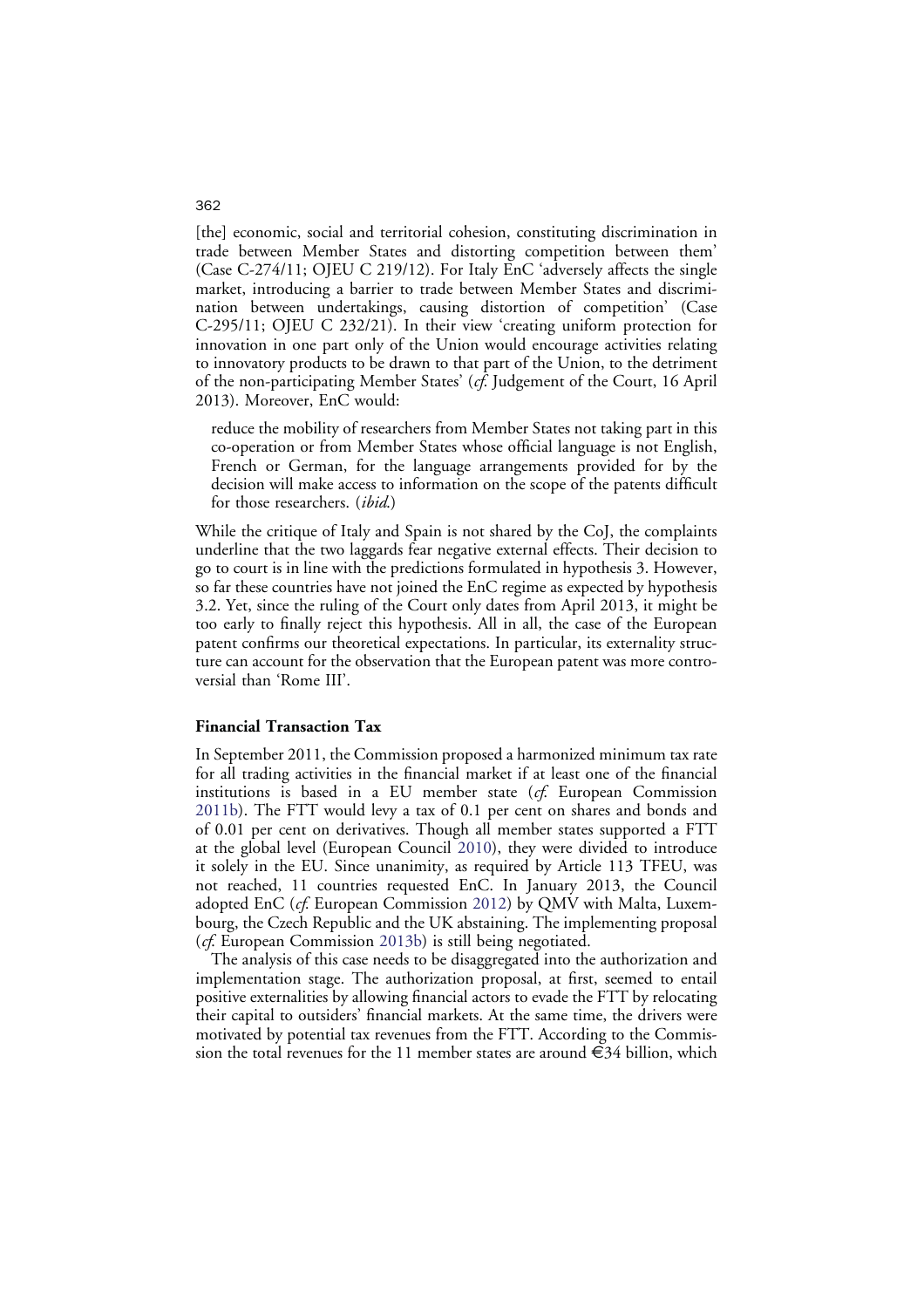is approximately 0.4 per cent of their gross domestic product (GDP)  $(cf)$ . European Commission 2013a) 28 final). (Note, however, that economists disagree on whether the FTT is beneficial [e.g., Mccullock and Pacillo 2011] or detrimental [e.g., Grahl and Lysandrou 2014; Rogoff 2011] to the market). At the same time, the FTT's political benefits are uncontroversial. Being a symbol of 'social justice' (Heinrich 2013) in the context of the financial crisis, it was widely supported by EU citizens (Eurobarometer 78). Thus, at the authorization stage, the outsiders had good reasons not to oppose the establishment of EnC. Political incentives assured that the drivers were not weighed down by the positive externalities granted to the outsiders. In addition, to reduce the risk of tax evasion the 'issuance principle' was added in the implementing proposal (European Commission 2013a); imposing the FTT even when the financial institutions are outside the FTT-zone, but are trading a financial instrument that was issued within it  $(cf.$  European Commission 2013b). Given that this could potentially diminish the attractiveness of outsider's financial markets  $vis-a-vis$  non-EU countries, the perceived external effects changed from positive to negative. As theorized, the outsiders, therefore, at this step tried to stop the implementation of the FTT. In April 2013 the UK issued a formal complaint against the authorization of EnC. In its view, implementing the FTT 'will inevitably cause costs to be incurred by the Non-Participating States' (cf. Case C-209/13; OIEU C 171/23). Owing to its 'extraterritorial effects' the FTT would not respect outsiders' competences and rights and be contrary to customary international law. This argument was supported by the Council's legal service (Council of the EU; 6 September 2013, Interinstitutional File: 2013/0045 (CNS)). The lawyers criticized particularly the differential treatment of transactions between two participating member states against transactions involving an insider and an outsider, since the participating state would receive the FTT in the latter case twice. The findings on the FTT are thus broadly in line with our theoretical expectations.

# Common Consolidated Corporate Tax Base

The CCCTB would allow companies operating in at least two EU member states to compute their group taxable income according to a common set of rules. It aims to tackle the problems of over- and double-taxation and the additional compliance costs companies face when engaging in crossborder activities in the Union's internal market  $(cf.$  European Commission 2011a). Although debated since the 1960s, the issue remains contested ( $cf.$ Article 115 TFEU requires unanimity). While the Commission has suggested to use EnC already in 2004 (Non-Paper to informal Ecofin Council, 10 and 11 September), member states have not formally requested the procedure so far. Their reluctance can be explained by outsiders' positive externalities. In general, tax savings are common pool resource problems (i.e., they are nonexcludable but rival in consumption). Since companies can relocate their capital into countries offering lower tax rates 'at least all potential tax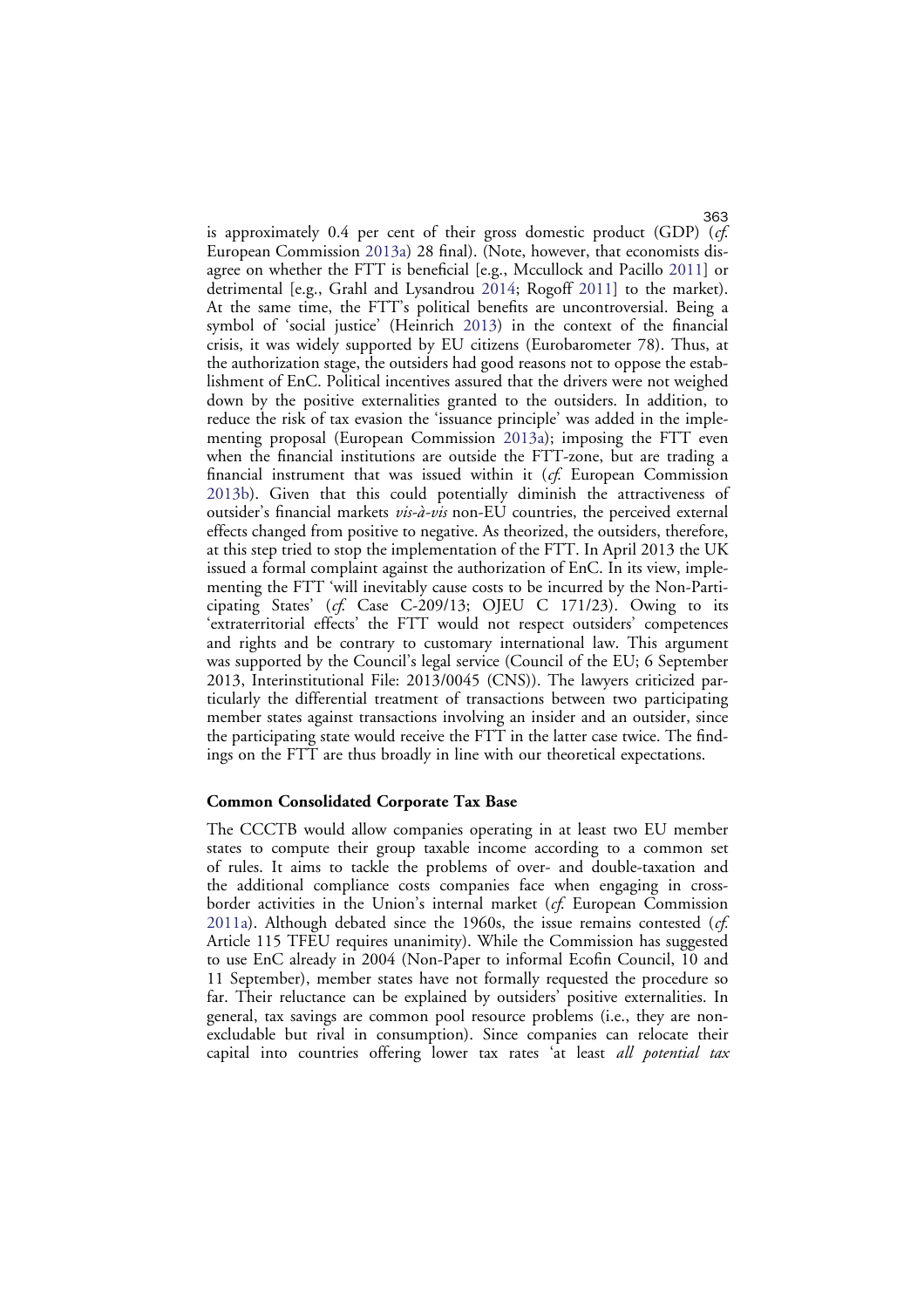havens' have to participate in the co-ordination of these so-called 'weakestlink' goods (Holzinger 2005: 488; emphasis original). In the long term, tax competition might even lead to a 'race to the bottom' between drivers and outsiders (ibid.: 476). Fearing higher costs incurred to their domestic companies, low-tax countries such as the UK and Ireland have been heavily opposed to the CCCTB (Gomes De Andrade 2005). On the other hand, high-tax countries, such as Germany and France, in principle supported it *(ibid.)*. But because EnC is a suboptimal outcome being 'unable to tackle the profit shifting issue' (Schratzenstaller 2007: 119) and generating lower benefits (Brochner et al. 2007), the drivers prefer the status quo. Thus, our theoretical expectations are corroborated by this case.

# European Public Prosecutor's Office

Discussions to create a EPPO that would combat criminal offences affecting the EU's financial interests date back to the mid-1990s ( $cf$ . Hamran and Szabova 2013; Wade 2013). Despite broad consensus on the shortcomings of the existing system and the efficiency gains created by a EPPO (Bubrowski 2013), the status quo has been maintained so far (Article 86 TFEU requires unanimity). In the EU, only national authorities can bring perpetrators to court. Although the Union bodies have continuously argued for an EPPO and Lisbon provides for EnC as a 'second step' to achieve it ( Klip 2012; White 2013), EnC has not yet been requested. While national parliaments of 11 member states have triggered the yellow card (i.e., Cyprus, the Czech Republic, France, Hungary, Ireland, Malta, the Netherlands, Romania, Slovenia, Sweden and the UK), the creation of an EPPO has been supported by 17 countries. Hence, the minimum number of drivers for EnC was met. Moreover, several parliaments (i.e., Germany, Poland, Portugal and Romania) alongside the French and German ministers of justice expressed their support (European Commission 2013c). In line with our theory, the non-use of EnC can, however, be explained by positive externalities. In public good terms the EPPO is a non-excludable network good. The level of consumption is complementary, since a higher number of participating states increases the detection rate of frauds. At the same time, outsiders cannot be excluded from the benefits of a better protection of the Union's financial interests. Instead they might gain competitive advantages over the drivers. As Klip (2012) and Wade (2013) argue, the detection of fraud may be contrary to member states' economic interests, if, for example, companies illegally obtained subsidies from the EU. Under EnC the drivers would be the only ones bearing the risk. Similarly, the German Bundesrat (2013) argued that an EPPO is only beneficial if all member states participate. Moreover, EnC might create conflicts on the EPPO's jurisdiction if suspects from both participating and non-participating states are involved (Hamran and Szabova 2013). While concerns about practical feasibility thus also play a role, public goods theory can overall provide a satisfactory understanding of the case.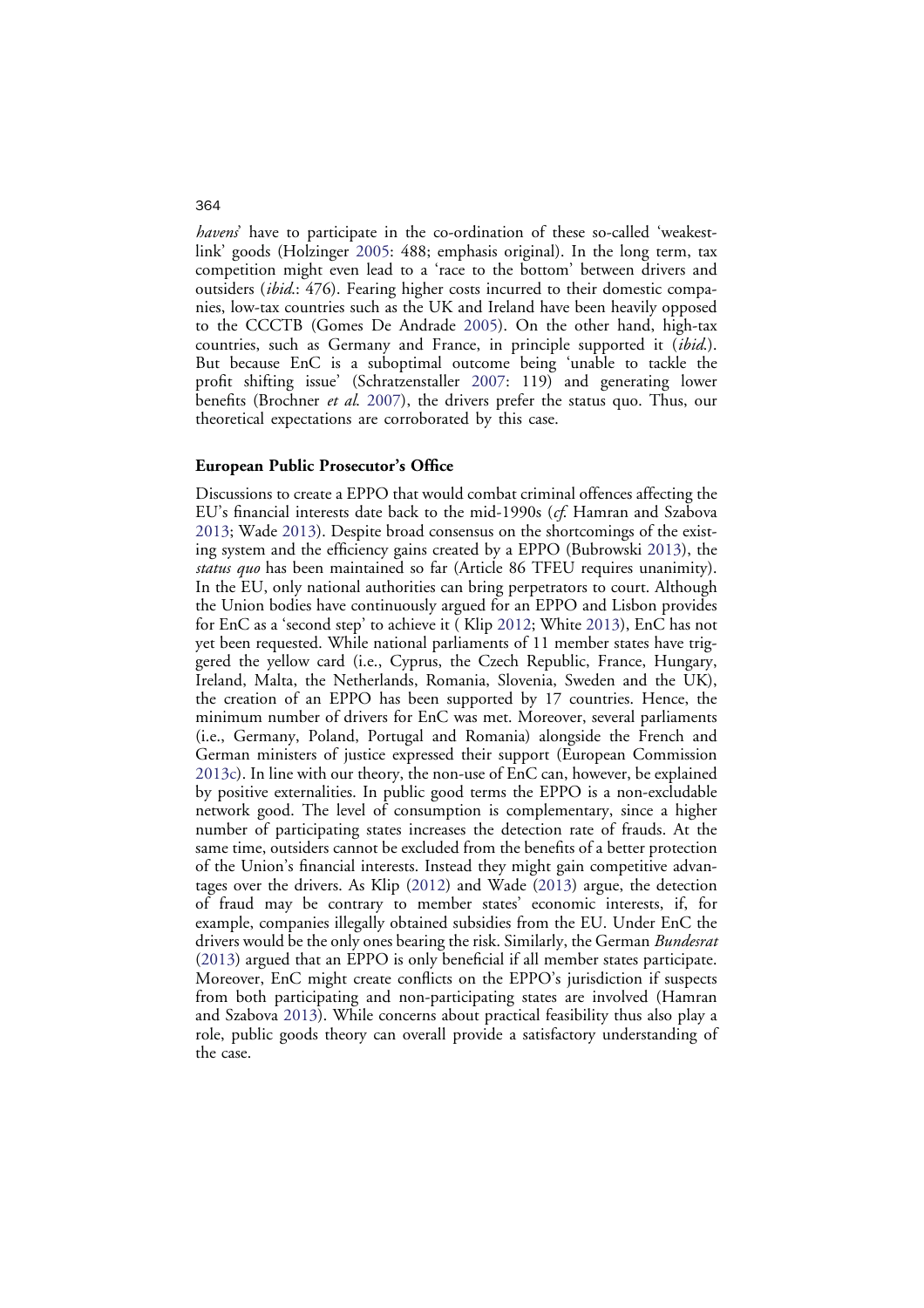# Framework decision on certain procedural rights in criminal proceedings throughout the European Union

In April 2004, the Commission proposed to set common minimum standards in five areas of criminal law proceedings (cf. COM(2004) 328 final). Despite intense discussions throughout 2006 and 2007, a consensus was not found. In particular, conflict arose on the type of the legal instrument (Council of Ministers 2006) and the scope of the FCCP; with six countries arguing for its restriction to cross-border cases (Council of Ministers 2007). According to the UK, Ireland, Malta, Slovakia, the Czech Republic and Cyprus, the European Convention on Human Rights renders further EU action unnecessary (Jimeno-Bulnes 2008; Spronken and De Vocht 2011; Wagner 2011). The Commission, supported mostly by France, 'expressed its readiness to consider submitting a proposal for an enhanced cooperation' (Council of the EU; 13 September 2007, Interinstitutional File: Draft Minutes 10699/07). Although the unanimity criterion is present in the case ( $cf.$  Article 31 TEU) and outsiders' externalities are neutral, EnC has not been used. Instead the Council agreed to pursue a step-by-step approach (cf. European Union 2009) and some of the measures have been adopted by all member states in the meantime (i.e., Directive 2010/64/EU, OJEU L 280/1; Directive 2012/13/EU, OJEU L 142/1; Directive 2013/48/ EU, OJEU L 294/1 [European Union 2010, 2012, 2013]). Nevertheless, the *status quo* partially persists. It seems that support for establishing EnC was very limited. During discussions at the Committee of the Permanent Representatives of the Governments of the Member States to the European Union (COREPER) '[s]everal delegations noted that, although in principle they were not against using enhanced cooperation, the file procedural rights was not an appropriate file for this legislative procedure [EnC]' (Council of the EU; 5 June 2007, Interinstitutional File: Note from Presidency to COREPER/Council 10287/07). The Presidency noted that EnC was 'at least provisionally, rejected by a blocking minority' (ibid.). Hence, the proposal lacked support and we should not expect enhanced cooperation to occur.

# European Company Statute

In October 2001, the Council adopted the Statute for a European company that had been on the agenda since the 1970s (cf. European Commission 1970). The idea was to give companies that operate in various EU member states the opportunity to form a *'Societas Europae'*, subject to one set of Union-wide company rules. The ECS proposal consisted of two inseparable issues that had to be adopted by unanimity (cf. Article 208 TEC). While the regulation on the Statute (2157/2001) proved to be uncontroversial, the supplementing directive (2001/86/EC) on employees' involvement created tensions. The opposition from countries with dualistic corporate governance (e.g., Germany, Austria) and countries with lower statutory rights (e.g., the UK, Spain) at the end was largely dissolved by a flexible approach; the Nice European Council offered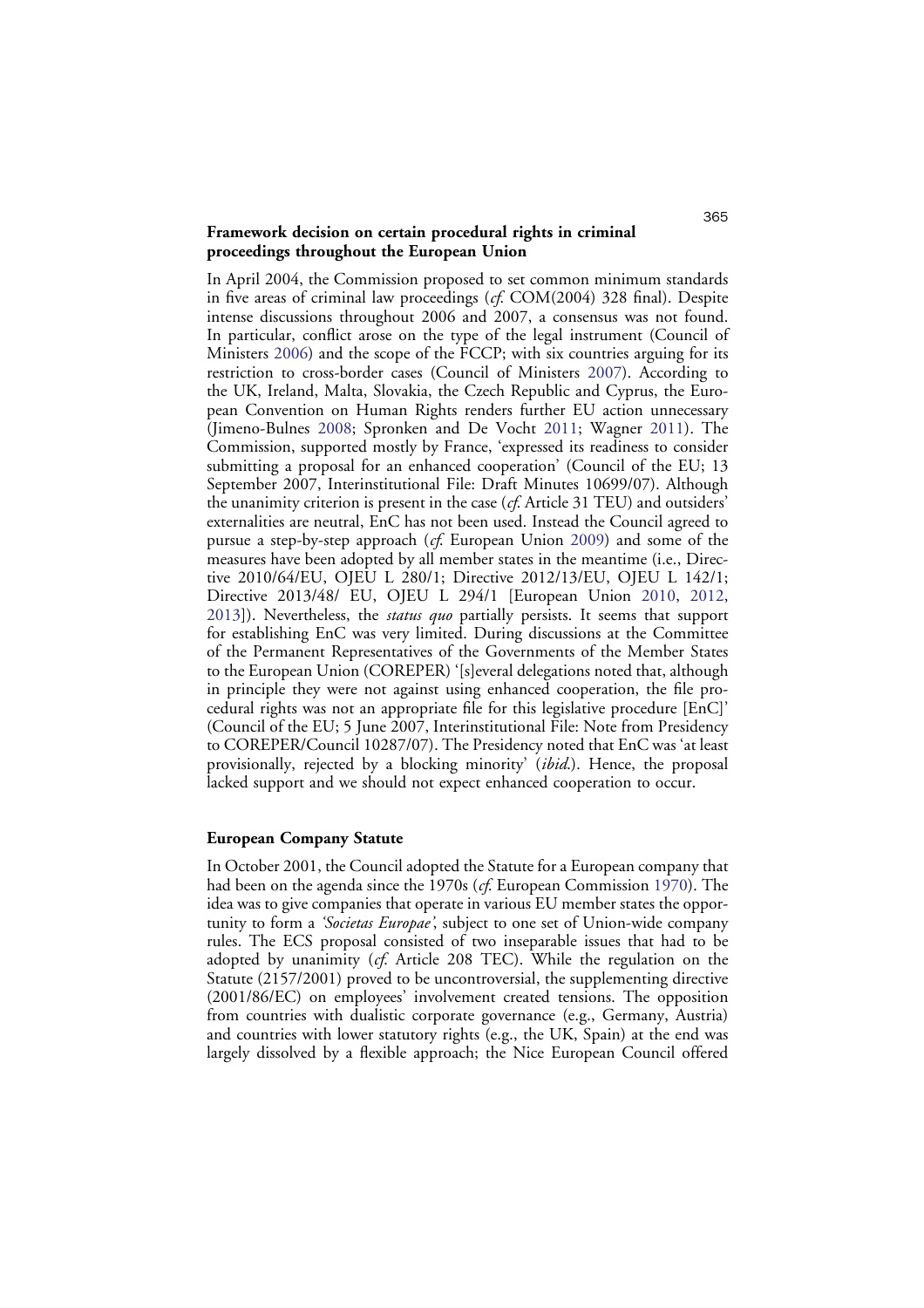Spain an 'opt-out' (Gold and Schwimbersky 2008; Keller 2002). This outcome is surprising in light of our theory. We had expected Spain to join a potential EnC regime, since the ECS entailed negative externalities. Firms of participating states could profit from cost efficiencies, a simplified corporate legal structure and increased opportunities for cross-border restructuring (cf. Gold and Schwimbersky 2008). This should negatively affect the competitiveness of the outsiders – in this case Spanish companies. Given the centripetal forces put forward in hypothesis 3.2, we would not have expected the drivers to grant concessions to Spain. In our view, this discrepancy can possibly be explained by a general preference for including a maximum number of countries in integration endeavours; an explanation not yet part of our theory. As it stands, Spain, with only minor exceptions, largely participates in the current regime. Furthermore, the Spanish position was also strengthened by the fact that other countries such as the UK supported demands for exceptions from the standard rules of employee representation (Cressey 2009; Gold and Schwimbersky 2008).

# European arrest warrant

The European arrest warrant, adopted in June 2002 (cf. European Union 2002), replaced the classic extradition procedures between EU executives with a system of surrender between national judicial authorities. Tensions emerged on the scope of the EAW. More precisely, Italy demanded a reduced list of offences for which the double criminality would not be checked (Friedrichs 2006; Marin 2008). As Nice prescribed unanimity for legislation on judicial co-operation in criminal matters, Italy's veto blocked the adoption of the EAW (Marin 2008). In response, the EP pleaded for using EnC if 'unanimity [could] only be attained by substantially weakening the proposal' (cf. European Parliament resolution; C 153 E/284 OJEC [European Parliament 2001]). However, consensus for establishing uniform integration was reached in the European Council. In this case, Italy conceded after having come under intense pressure by other member states and the Commission. Commissioner Vitorino complained 'we cannot be held hostage to Council unanimity' and suggested that the 'Council might try to proceed without Italy by using the option of enhanced cooperation to allow the 14 member states to go ahead' (Occhipinti 2003: 171). In addition, Italy was strongly criticized by domestic media (Kaunert 2007). Hence, opting out would have entailed high domestic reputation costs for the government that was accused of acting according to Berlusconi's personal interests (Croci 2002; Friedrichs 2006; Occhipinti 2003; Willan 2001). These pressures seem to have contributed to a shift in the Italian government's position; there is no evidence of side payments being issued by the EU partner states. But the shift of positions makes the interpretation of the case somewhat delicate. Arguably, had Italy stuck to its position, EnC would have been established, as expected by our theory. The other states' readiness to move forward might have increased the domestic pressures for the Italian government (counterfactually speaking, we would not have imagined a position shift, had Italy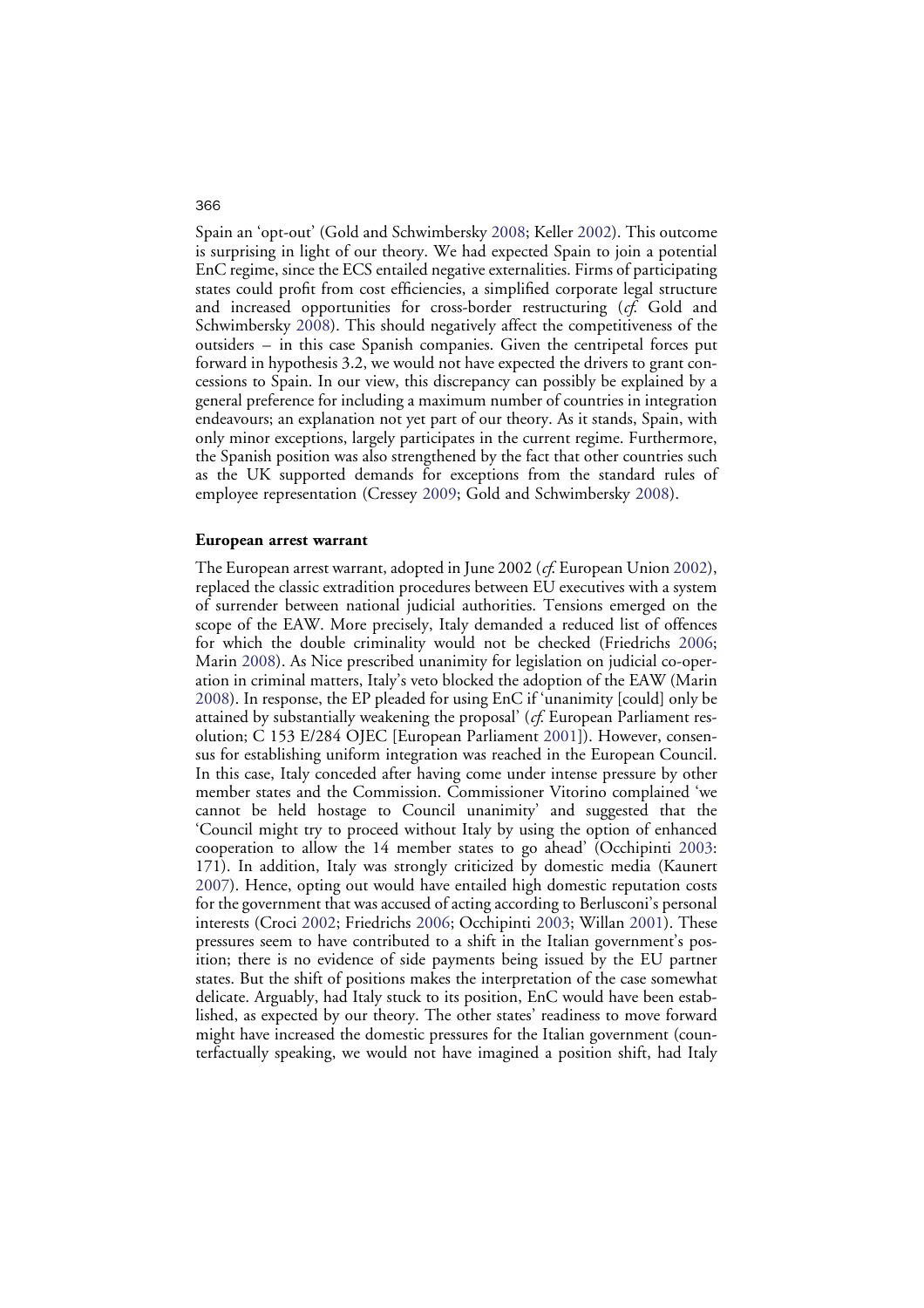found more international supporters for its position). Slightly stretching the concept, one could thus argue that EnC would have created political negative externalities for the Berlusconi government, thereby driving Italy towards cooperation.

# The Prüm Convention

Signed in 2005 between seven member states, the Prüm Convention aims to improve cross-border security co-operation through increased information exchange. Based on the externality structure  $-$  Prüm entails neutral external effects – we would have expected EnC to occur. Instead, Prüm was signed outside the Union's legal framework; in the meantime, parts of it were integrated into the *acquis*. How can this outcome be explained? Officially, the signatories argued that EnC was not used because of the insufficient number of participants. Yet, since several states (e.g., Finland, Slovenia) joined the initiative shortly afterwards and discussions were primarily held outside the EU, Amtenbrink and Kochenov (2009) argue that the participating countries did not actively seek more partners to avoid the strict conditions of the EnC procedure (see also Král [2008] and Kuipers [2012]). Instead, rapid decisionmaking was preferred to intense negotiations with national parliaments and EU institutions (for a criticism, see Walsch [2008]). Since Prüm was a counterproposal to the Commission's principle of availability (Balzacq and Hadfield 2012; Kietz and Maurer, 2006), outside cooperation allowed the signatories to realize their own preferences rather than seek compromise with other member states under the control of the EU bodies (Kietz and Maurer 2006).

# **CONCLUSION**

This article analysed how the EnC procedure plays out in practice. Although established in the 1990s, EnC has only been used since 2010. Its rare use, however, should not be equated with EnC having no impact. In fact, we were able to identify several cases where EnC was considered at some point of the decision-making process. In addition, EnC can be used to promote uniform integration, as the analysis of the EAW shows. Furthermore, after Pandora's Box has been opened, we expect the procedure to play an increasingly important role in the future (given that preference heterogeneity should be a common feature in an EU of  $28 + X$ ); and, indeed, we find that it has increasingly been used in recent years. In the article we formulate a parsimonious theory for capturing key mechanisms and dynamics of the EnC procedure. Additional variables relating, for instance, to domestic politics, the salience of issues and the ratio of drivers and laggards should be elaborated in more detail by future research. However, given the limited number of empirical cases, our theory represents a starting point for further investigating the dynamics of EnC. While our theory cannot account for the outcomes of all cases, we still find that it offers a useful tool for dissecting complex processes of (differentiated) integration. In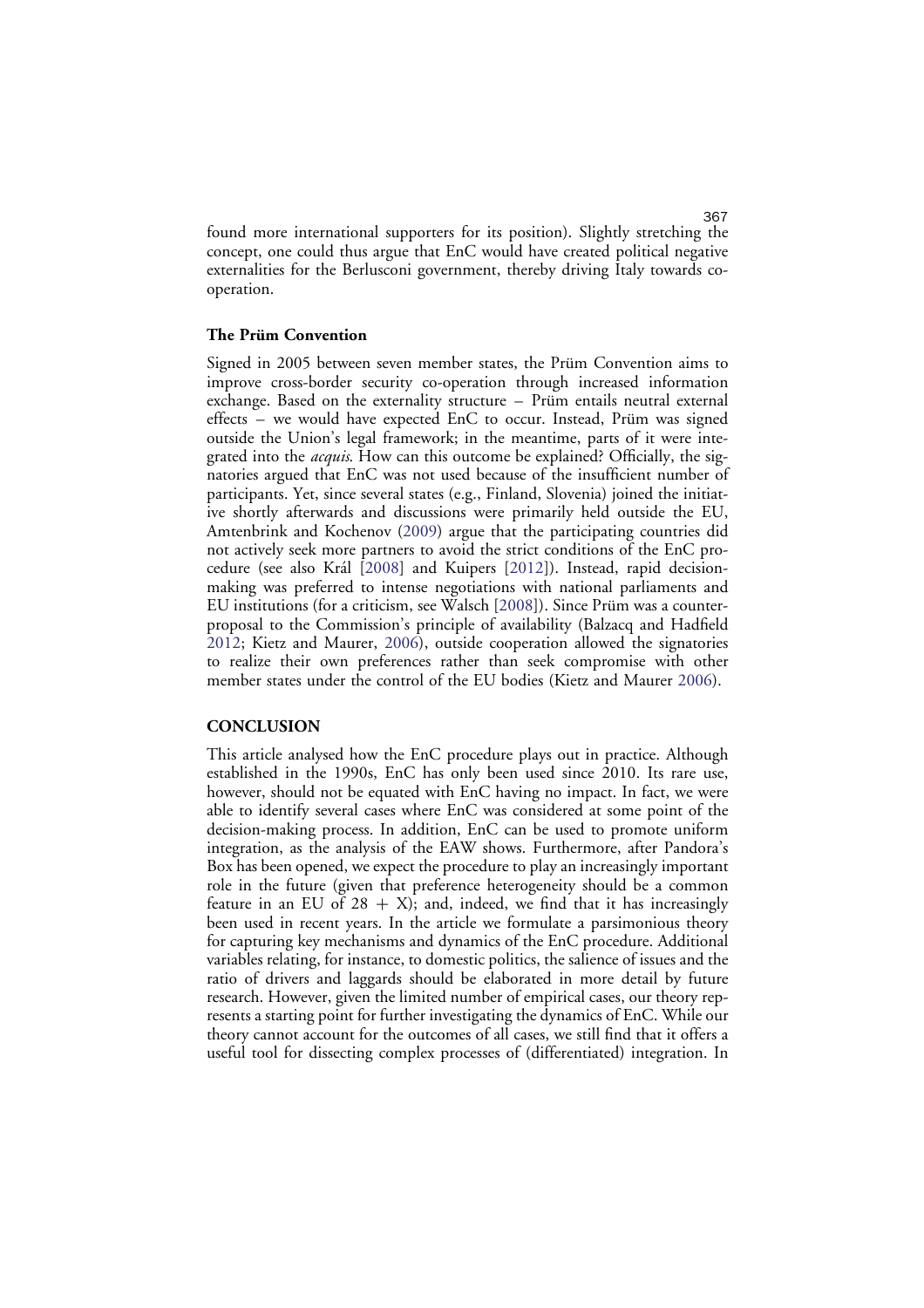general, our analysis shows that the usage of the instrument depends on the content of an issue, and it thus mirrors Lowi's dictum that 'policies determine politics' (Lowi 1972: 299; emphasis original). In particular, the externality structure of the goods under consideration impacts on the behaviour of drivers and laggards. In the case of positive externalities, the usage of the procedure is less likely because the outsiders can free-ride. In the case of negative externalities, the drivers have incentives to use EnC as a threat to 'discipline' integration laggards (cf. Hanf 2001; Jaeger 2002). This is problematic from a democratic theory perspective, since countries that normally would object to a policy under unanimity are pressured to accept integration. However, EnC also allows the drivers not to be slowed down by the laggards; from such a view, EnC is a useful technique to accommodate diversity. Our case studies in addition show that EnC is not always used by the same group or only the larger member states, a fear that was initially expressed by its opponents  $(cf.$ Sepos 2005). All in all, the study of EnC can shed some important lights on both differentiation in secondary law and on the functioning and workings of EU decision-making more generally.

Biographical notes: Daniela A. Kroll is a research assistant and Ph.D. candidate in Politics and Public Administration at the University of Konstanz, Germany. Dirk Leuffen Professor of Political Science/International Politics at the University of Konstanz, Germany.

Addresses for correspondence: Daniela A. Kroll, University of Konstanz, Department of Politics and Public Administration, Universitätsstraße 10, Box 83, D – 78467 Konstanz, Germany. email: daniela.kroll@uni-konstanz.de / Dirk Leuffen, University of Konstanz, Department of Politics and Public Administration, Universitätsstraße 10, Box 83, D – 78467 Konstanz, Germany. email: dirk.leuffen@uni-konstanz.de

# ACKNOWLEDGMENTS

Previous versions of this article were presented at the Europakolloquium of the Institute of European Global Studies in Basel 2013, ECSA Norway Annual Conference in Oslo 2014, and the EISS 2014 in Kristiansand. In addition, the authors would like to thank Frank Schimmelfennig and the two anonymous reviewers for their valuable comments.

# **REFERENCES**

Amtenbrink, F. and Kochenov, D. (2009) 'Towards a more flexible approach to enhanced cooperation?', in A. Ott and E. Vos (eds), Fifty Years of European Integration, The Hague: T.M.C. Asser Press, pp. 181 200.

Balzacq, T. and Hadfield, A. (2012) 'Differentiation and trust: Prüm and the insti tutional design of EU internal security', *Cooperation and Conflict* 47: 539 61.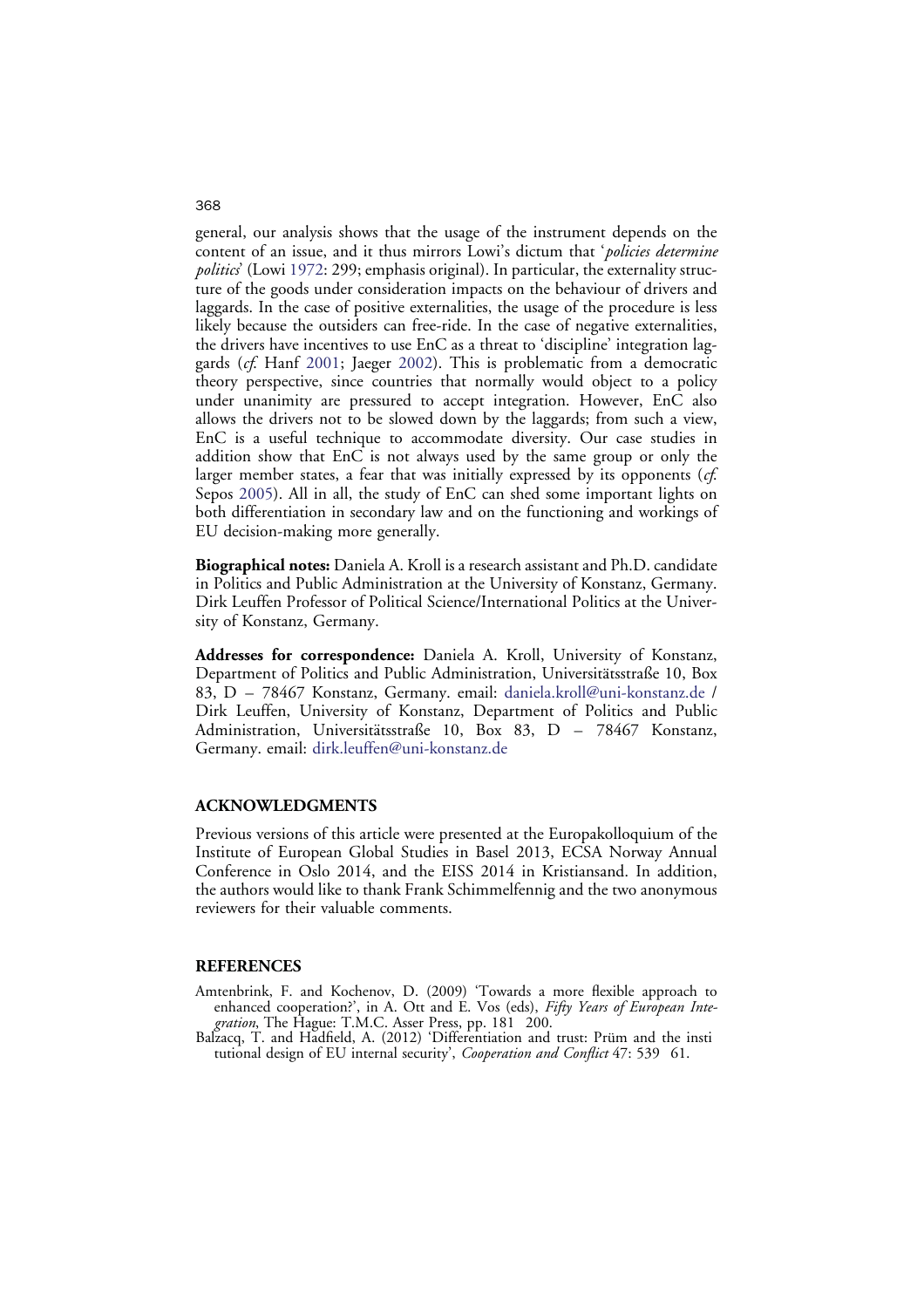- Boele Woelki, K. (2008) 'To be, or not to be: enhanced cooperation in international divorce law within the European Union', Victoria University of Wellington Law Review 39: 779 92.
- Boele Woelki, K. (2011) 'For better or for worse: the Europeanization of international divorce law', in A. Bonomi and G.P. Romano (eds), Yearbook of Private International Law, Munich: Sellier European Law Publisher, pp. 17 41.
- Brochner, J., Jensen, J., Svensson, P. and Sorensen, P.B. (2007) 'The dilemmas of tax coordination in the enlarged European Union', Cesifo Economic Studies 53: 561 95.
- Bubrowski, H. (2013) 'Ein Raum der Verfolgung. Einwände gegen Entwicklungen in der justitiellen Zusammenarbeit innerhalb der EU', Frankfurter Allgemeine Zeitung,<br>07 October.
- Bundesrat (2013) 'Empfehlungen der Ausschüsse zu Punkt ... der 915. Sitzung des Bundes rates am 11. Oktober 2013. Vorschlag über eine Verordnung des Rates über die Errichtung der Europäischen Staatsanwaltschaft COM(2013) 534 final; Ratsdok. 12558/13', Drucksache 631/1/13, 30 September, Cologne: Bundesanzeiger Vertriebsge sellschaft, available at http://www.bundesrat.de/SharedDocs/drucksachen/2013/0601 0700/631 1 13.pdf%3F blob%3DpublicationFile%26v%3D3+&cd=2&hl=de& ct=clnk&gl=de (accessed August 2014).
- Cremona, M. (2009) 'Enhanced cooperation and the Common Foreign and Security and Defence Policies of the EU', Working Paper Law 2009/21, Florence: European University Institute.
- Cressey, P. (2009) 'Employee participation', in M. Gold (ed.), Employment Policy in the European Union: Origins Themes and Prospects, London: Palgrave, pp. 139 59.
- Croci, O. (2002) 'The Second Berlusconi government and foreign policy', The International Spectator 37: 89 101.
- Council of Ministers (2006) 'Press Release. 2768th Council Meeting Justice and Home Affairs Brussels, 4 5 December 2006', 15801/06 (Presse 341), Brussels: Council of the European Union, available at http://europa.eu/rapid/press release PRES 06 341 en.htm?locale=en (accessed August 2014).
- Council of Ministers (2007) 'Press Release 2807th Council Meeting Justice and Home Affairs Luxembourg, 12 13 June 2007', *10267/07 (Presse 125)*, Brussels: Council of the European Union, available at http://www.consilium.europa.eu/press/press releases/latest press releases/newsroomloaddocument?id=&lang=en&directory=en/ jha/&fileName=94682.pdf (accessed August 2014).
- European Commission (1970) 'Proposal for a Council Regulation Embodying A Statute for the European Company', COM(1970) 600 final, 30 June, Brussels: Com mission of the European Communities, available at http://eur lex.europa.eu/legal content/EN/ALL/?uri=CELEX:51970PC0600 (accessed August 2014).
- European Commission (2004) 'Proposal for a Council Framework Decision on certain procedural rights in criminal proceedings throughout the European Union', COM(2004) 328 final, 28 April, Brussels: Commission of the European Commu nities, available at http://eur lex.europa.eu/legal content/EN/ALL/?uri= CELEX:52004PC0328 (accessed August 2014).
- European Commission (2006) 'Proposal for a Council Regulation amending Regu lation (EC) No 2201/2003 as regards jurisdiction and introducing rules concerning applicable law in matrimonial matters', COM(2006) 399 final, 17 July, Brussels: Commission of the European Communities, available at http://eur lex.europa.eu/ legal content/EN/ALL/?uri=CELEX:52006PC0399 (accessed August 2014).
- European Commission (2010a) 'Proposal for a Council Decision No.../2010/EU authorising enhanced cooperation in the area of law applicable to divorce and legal separation<sup>7</sup>, COM(2010) 104 final, 24 March, Brussels: European Commission, avail able at http://eur lex.europa.eu/legal content/EN/ALL/?uri=CELEX:52010PC0104 (accessed August 2014).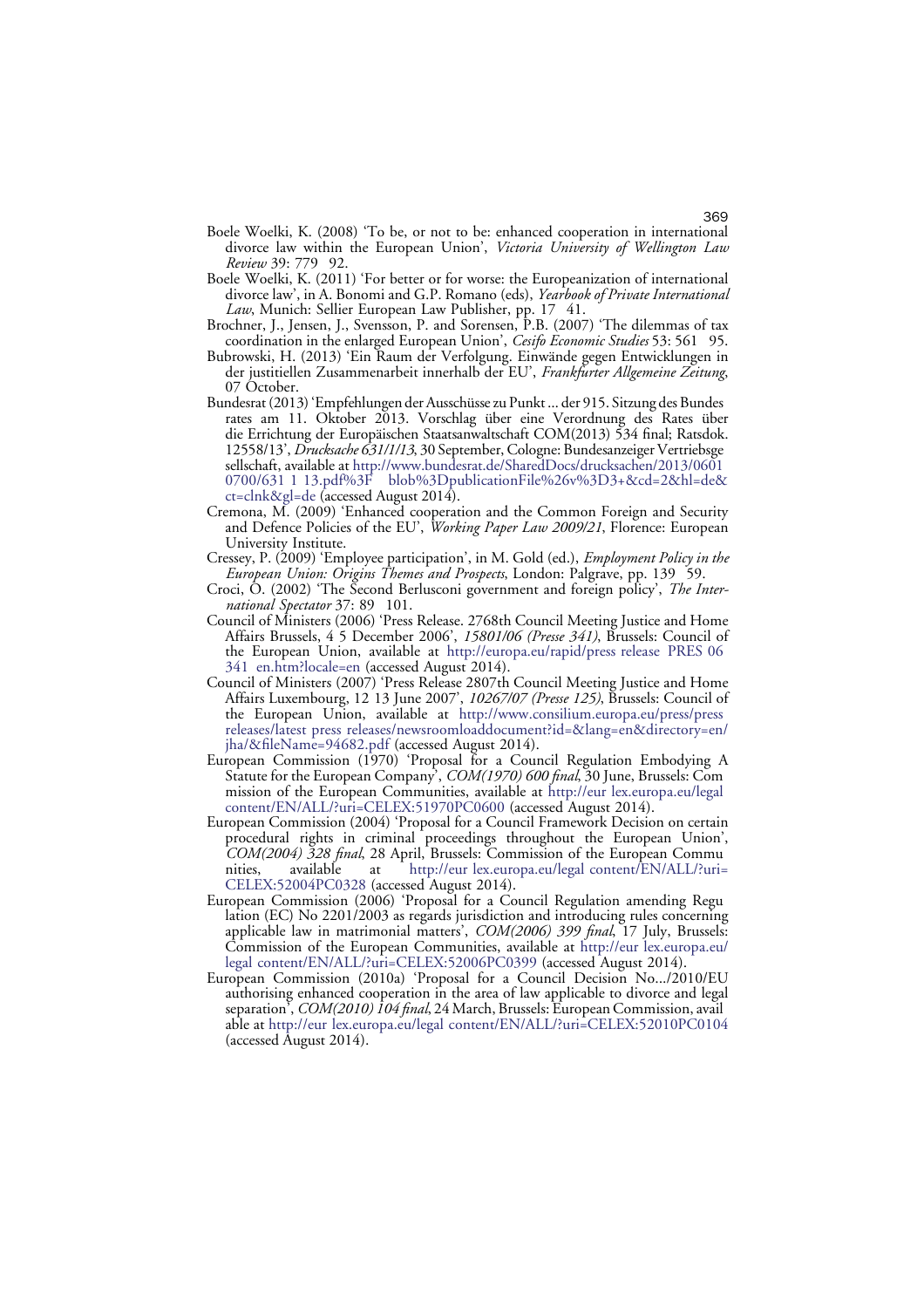- European Commission (2010b) 'Proposal for a Council Regulation (EU) implementing enhanced cooperation in the area of the law applicable to divorce and legal separ ation', COM(2010) 105 final, 24 March, Brussels: European Commission, available http://eur lex.europa.eu/legal content/EN/ALL/?uri=CELEX:52010PC0105 (accessed August 2014).
- European Commission (2011a) 'Proposal for a Council Directive on a Common Consolidated Corporate Tax Base (CCCTB)', COM(2011) 121 final, 16 March, Brussels: European Commission, available at http://eur lex.europa.eu/legal content/EN/ALL/?uri=CELEX:52011PC0121 (accessed August 2014).
- European Commission (2011b) 'Proposal for a Council Directive on a common system of financial transaction tax and amending Directive 2008/7/EC', COM(2011) 594 final, 28 September, Brussels: European Commission, available at http://eur lex. europa.eu/legal content/EN/ALL/?uri=CELEX:52011PC0594 (accessed August  $201\overline{4}$ ).
- European Commission (2012) 'Proposal for a Council decision authorising enhanced cooperation in the area of financial transaction tax', COM(2012) 631 final, 23 October, Strasbourg: European Commission, available at http://eur lex.europa.eu/ resource.html?uri=cellar:b08e774a 3988 4fba 8cf3 c6a40c4c7f9c.0011.03/DOC 2&format=PDF (accessed August 2014).
- European Commission (2013a) 'Commission staff working document. Impact assess ment. Accompanying the document Proposal for a COUNCIL DIRECTIVE imple menting enhanced cooperation in the area of financial transaction tax. Analysis of policy options and impacts', SWD(2013) 28 final, 14 February, Brussels: European Commission, available at http://eur lex.europa.eu/legal content/EN/ALL/?uri= CELEX:52013SC0028 (accessed August 2014).
- European Commission (2013b) 'Proposal for a Council Directive implementing enhanced cooperation in the area of financial transaction tax',  $COM(2013)$  71 final, 14 February, Brussels: European Commission, available at http://eur lex. europa.eu/legal content/EN/ALL/?uri=CELEX:52013PC0071 (accessed August 2014).
- European Commission (2013c) 'Protecting taxpayer's money against fraud: Commis sion proposes European Public Prosecuto's Office and reinforces OLAF procedural guarantees', Press release IP/13/709, 17 July, Brussels: European Commission, avail able at europa.eu/rapid/press release IP 13 709 en.pdf (accessed August 2014).
- European Council (2010)'Remarks by Herman van Rompuy, President of the Euro pean Council at the press conference following the meeting of Heads of State or Government', PCE 129/10, 17 June, Brussels: The President of the European Council, available at http://www.consilium.europa.eu/press/press releases/latest press releases/newsroomloaddocument?id=1823&lang=en&directory=en/ec/& fileName=115347.pdf (accessed August 2014).
- European Parliament (2001) 'European legislative resolution on the proposal for a Council framework decision on the European arrest warrant and the surrender pro cedures between the Member States', COM(2001) 522 - C5-0453/2001 - 2001/ 0215(CNS), Brussels: European Parliament, available at http://www.europarl. europa.eu/sides/getDoc.do?pubRef= //EP//TEXT+TA+P5 TA 2001 0635+0+DOC+ XML+V0//EN&language=EN (accessed August 2014).
- European Union (2002) 'Council Framework Decision of 13 June 2002 on the Euro pean arrest warrant and the surrender procedures between Member States', 2002/ 584/JHA, Brussels: Official Journal of the European Communities, avai lable at http://eur lex.europa.eu/legal content/EN/ALL/?uri=CELEX:32002F0584 (accessed August 2014).
- European Union (2009) 'Resolution of the Council of 30 November 2009 on a roadmap for strengthening procedural rights of suspected or accused persons in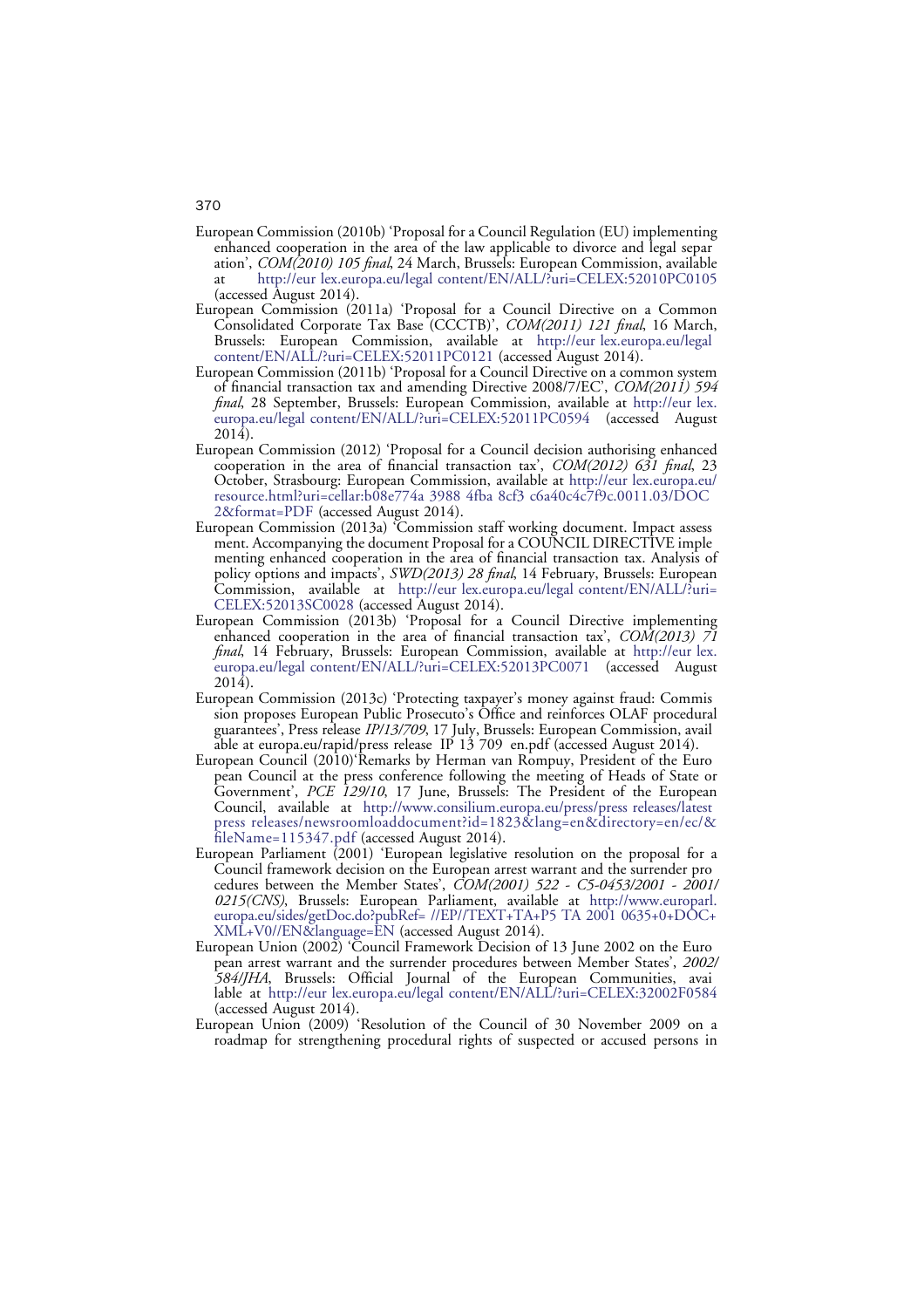criminal proceedings', Resolution 2009/C 295/01, Brussels: Official Journal of the European Union C 295/1, available at http://eur lex.europa.eu/legal content/EN/ TXT/PDF/?uri=OJ:C:2009:295:FULL&from=EN (accessed August 2014).

- European Union (2010) 'Directive 2010/64/EU of the European Parliament and of the Council of 20 October 2010 on the right to interpretation and translation in crim inal proceedings', Brussels: Official Journal of the European Union L 280/1, avail able at http://eur lex.europa.eu/legal content/EN/TXT/?qid=1409317755892& uri=CELEX:32010L0064 (accessed August 2014).
- European Union (2012) 'Directive 2012/13/EU of the European Parliament and of the Council of 22 May 2012 on the right to information in criminal proceedings', Brussels: Official Journal of the European Union L 142/1, available at http://eur lex.europa.eu/ legal content/EN/TXT/?qid=1409317755892&uri=CELEX:32012L0013 (accessed August 2014).
- European Union (2013) 'Directive 2013/48/EU of the European Parliament and of the Council of 22 October 2013 on the right of access to a lawyer in criminal proceed ings and in European arrest warrant proceedings, and on the right to have a third party informed upon deprivation of liberty and to communicate with third persons and with consular authorities while deprived of liberty', Brussels: Offical Journal of the European Union L 294/1, available at http://eur lex.europa.eu/ legal content/EN/TXT/?qid=1409317755892&uri=CELEX:32013L0048 (accessed August 2014).
- Fiorini, A. (2008) 'Rome III choice of law in divorce: is the Europeanization of family law going too far?', *International Journal of Law, Policy and the Family* 22: 178 205.
- Friedrichs, J. (2006) 'When push comes to shove: the territorial monopoly of force and the travails of neomedieval Europe', in M. Burgess and H. Vollaard (eds), State Territoriality and European Integration, New York: Routledge, pp. 228 51.
- Genschel, P. and Plümper, T. (1997) 'Regulatory competition and international co operation', Journal of European Public Policy 4: 626 52.
- Goertz, G. (2006) Social Science Concepts. A User's Guide, Princeton, NJ: Princeton Uni versity Press.
- Gold, M. and Schwimbersky, S. (2008) 'The European company statute: implications for industrial relations in the European Union<sup>5</sup>, European Journal of International Relations 14: 46 64.
- Gomes De Andrade, N.N. (2005) 'Enhanced cooperation: the ultimate challenge of managing diversity in Europe', Intereconomics 40: 201 16.
- Grahl, J. and Lysandrou, P. (2014) 'The European Commission's proposal for a finan cial transactions tax: a critical assessment', Journal of Common Market Studies 52: 234 49.
- Guellec, D. and Van Pottelsberghe De La Potterie, B. (2007) The Economics of the European Patent System. IP Policy for Innovation and Competition, Oxford: Oxford Uni versity Press.
- Hamran, L. and Szabova, E. (2013) 'European Public Prosecutor's Office cui bono?', New Journal of European Criminal Law 4: 40 58.
- Hanf, D. (2001) 'Flexibility clauses in the founding treaties, from Rome to Nice', in B. De Witte, D. Hanf and E. Vos (eds), The Many Faces of Differentiation in EU Law, Antwerp: Intersentia, pp. 3 26.
- Heinrich, M. (2013) 'Steuer(n) in die richtige Richtung? Betrachtungen zur Finanztran saktionssteuer', Wirtschaftsdienst 93: 238 42.
- Henderson, T. (2010) 'From Brussels to Rome: the necessity of resolving divorce law conflicts across the European Union', Wisconsin International Law Journal 28: 768 94.
- Holzinger, K. (2005) 'Tax competition and tax co operation in the EU: the case of savings taxation', Rationality and Society 17: 475 510.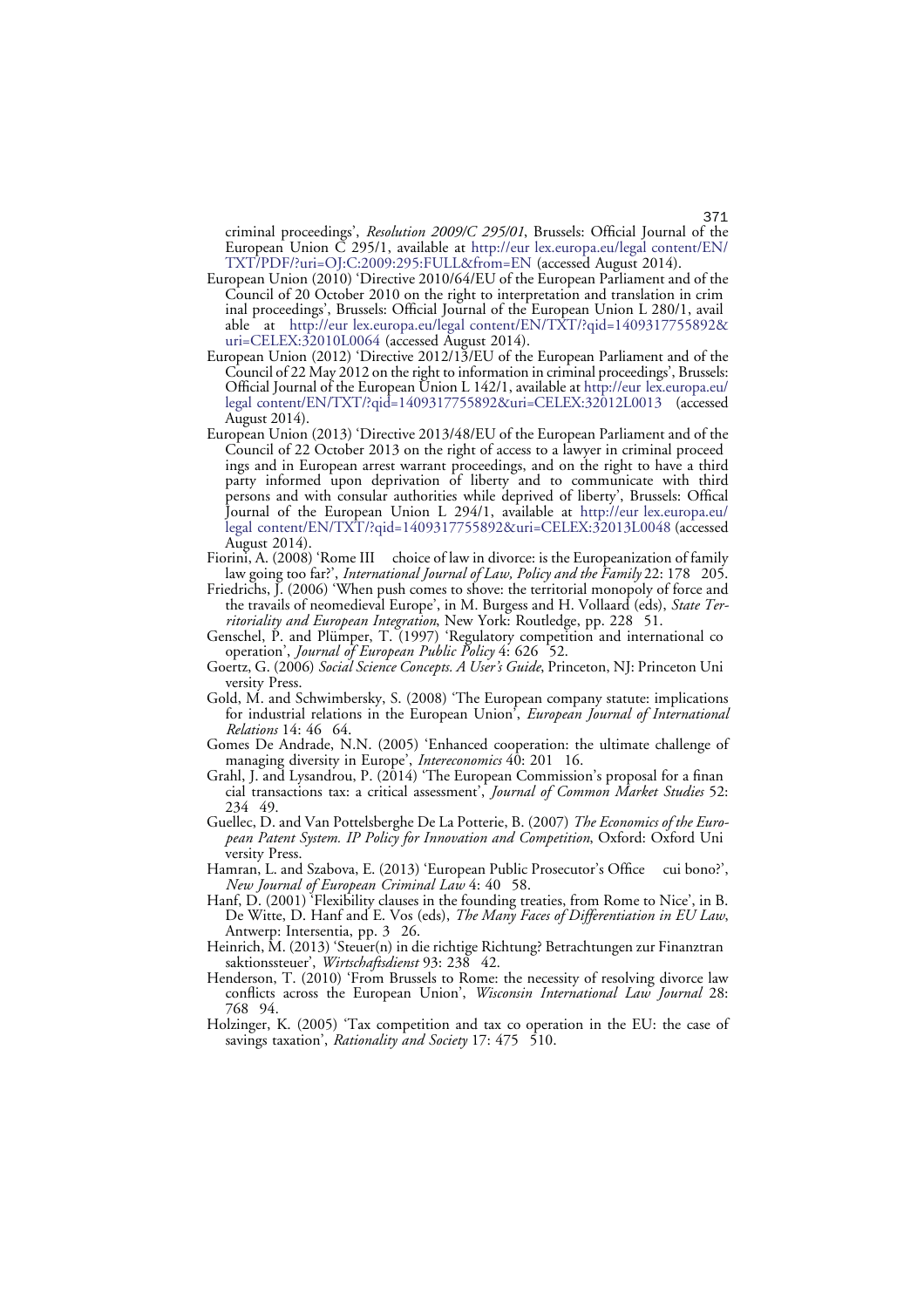- Holzinger, K. and Schimmelfennig, F. (2012) 'Differentiated integration in the Euro pean Union: many concepts, sparse theory, few data', *Journal of European Public* Policy 19: 292 305.
- Jaeger, T. (2002) 'Enhanced cooperation in the Treaty of Nice and flexibility in the Common Foreign and Security Policy', European Foreign Affairs Review 7: 297 316.
- Jimeno Bulnes, M. (2008) 'The proposal for a Council framework decision on certain procedural rights in criminal proceedings throughout the European Union', in E. Guild and F. Geyer (eds), Security versus Justice? Police and Judicial Cooperation in the European Union, Aldershot: Ashgate, pp. 171 202.
- Kaunert, C. (2007) "Without the power of purse or sword": the European arrest warrant and the role of the Commission', *Journal of European Integration* 29: 387 404.
- Keller, B. (2002) 'The European company statute: employee involvement and beyond', Industrial Relations Journal 33: 424 45.
- Kietz, D. and Maurer, A. 2006. 'Von Schengen nach Prüm. Sogwirkungen verstärkter Kooperation und Anzeichen der Fragmentierung in der EU.', Discussion Paper, Berlin: Stiftung für Wissenschaft und Politik.
- Klip, A. (2012) 'The substantive criminal law jurisdiction of the European Public Pro secutor's Office', European Journal of Crime, Criminal Law & Criminal Justice 20: 367 76.
- Kölliker, A. (2001) 'Bringing together or driving apart the union? Towards a theory of differentiated integration<sup>7</sup>, West European Politics 24: 125 51.
- Král, D. 2008. *Multi-speed Europe and the Lisbon Treaty threat or opportunity?*, Prague: EUROPEUM Institute for European Policy.
- Kuipers, J. J. (2012) 'The law applicable to divorce as test ground for enhanced cooperation', European Law Journal 18: 201 29.
- Leuffen, D., Rittberger, B. and Schimmelfennig, F. (2013) Differentiated Integration. Explaining Variation in the European Union, Basingstoke: Palgrave.
- Lewis, J. (2010) 'How institutional environments facilitate co operative negotiation styles in EU decision making', Journal of European Public Policy 17: 648 64.
- Lowi, T.J. (1972) 'Four systems of policy, politics, and choice', *Public Administration* Review 32: 298 310.
- Marin, L. (2008) 'The European arrest warrant in the Italian Republic', European Constitutional Law Review 4: 251 73.
- Mattli, W. (1999) The Logic of Regional Integration. Europe and Beyond, Cambridge: Cambridge University Press.
- Mccullock, N. and Pacillo, G. (2011) 'The Tobin Tax: a review of the evidence', Research Report, Brighton: Institute of Development Studies.
- Occhipinti, J. D. (2003) The Politics of EU Police Cooperation. Towards a European FBI?,<br>London: Lynne Rienner.
- Olson, M. (1965) The Logic of Collective Action. Public Goods and the Theory of Goods, Cambridge, MA: Harvard University Press.
- Peers, S. (2010) 'Divorce, European style: the first authorization of enhanced cooperation', European Constitutional Law Review 6: 339 58.
- Philippart, E. and Edwards, G. (1999) 'The provisions on closer co operation in the Treaty of Amsterdam: the politics of flexibility in the European Union', *Journal of* Common Market Studies 37: 87 108.
- Rogoff, K. (2011) 'The wrong tax for Europe', Project syndicate: the world's opinion page, available online at http://www.project syndicate.org/commentary/the wrong tax for europe (accessed 14 November 2013).
- Schratzenstaller, M. (2007) 'Corporate taxes in the European Union', Intereconomics 42: 116 42.
- Sepos, A. 2005. 'Differentiated integration in the EU: the position of small member states', Working Papers RSCAS No. 2005/17, Florence: European University Institute.